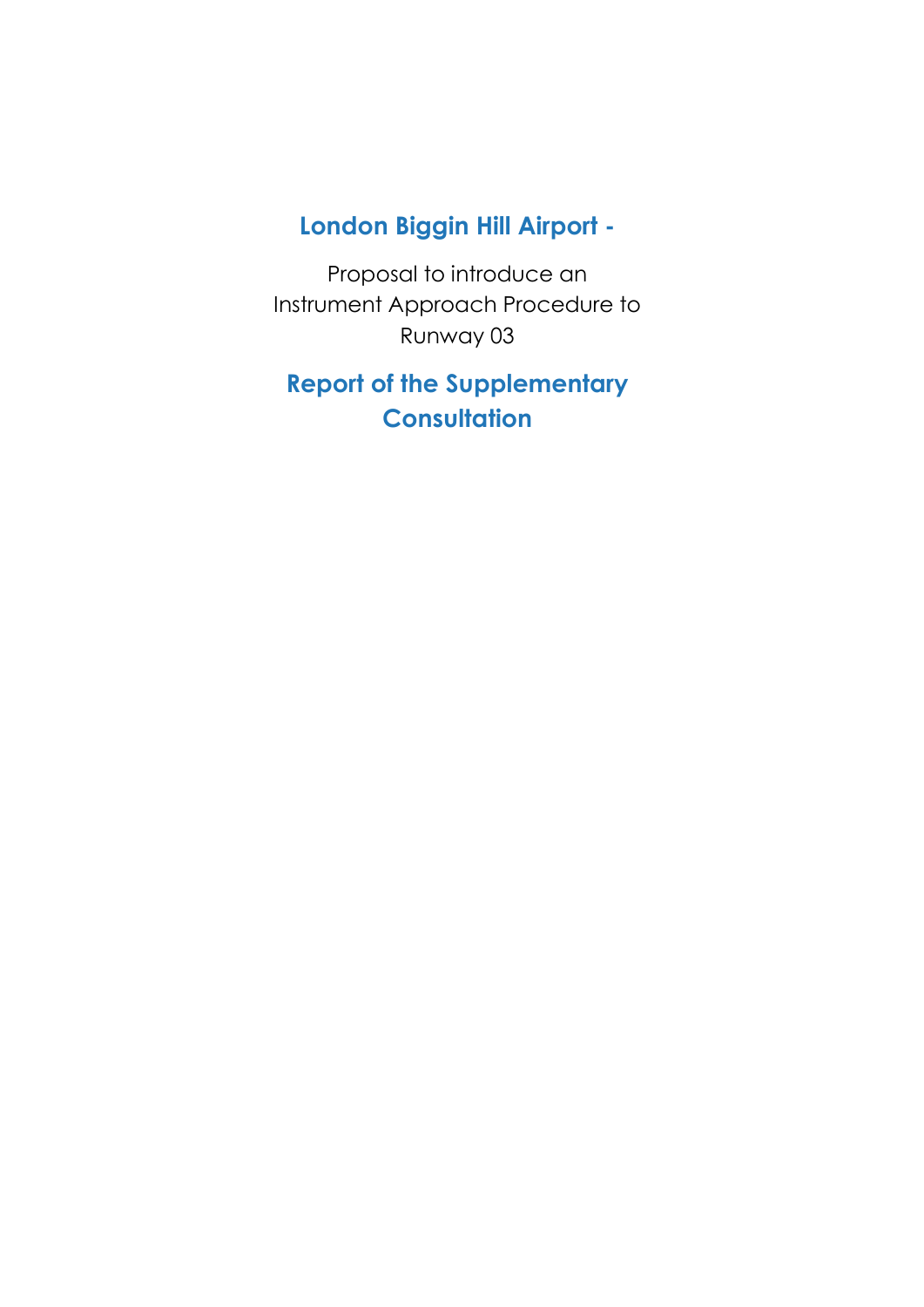

COPYRIGHT © 2017 Cyrrus Limited

This document and the information contained therein is the property of Cyrrus Limited. It must not be reproduced in whole or part or otherwise disclosed to parties outside of Cyrrus Limited without written consent.

Cyrrus Limited is a company registered in England and Wales: Company Number 06455336. Registered Office: Cyrrus House, Concept Business Court, Thirsk, YO7 3NY.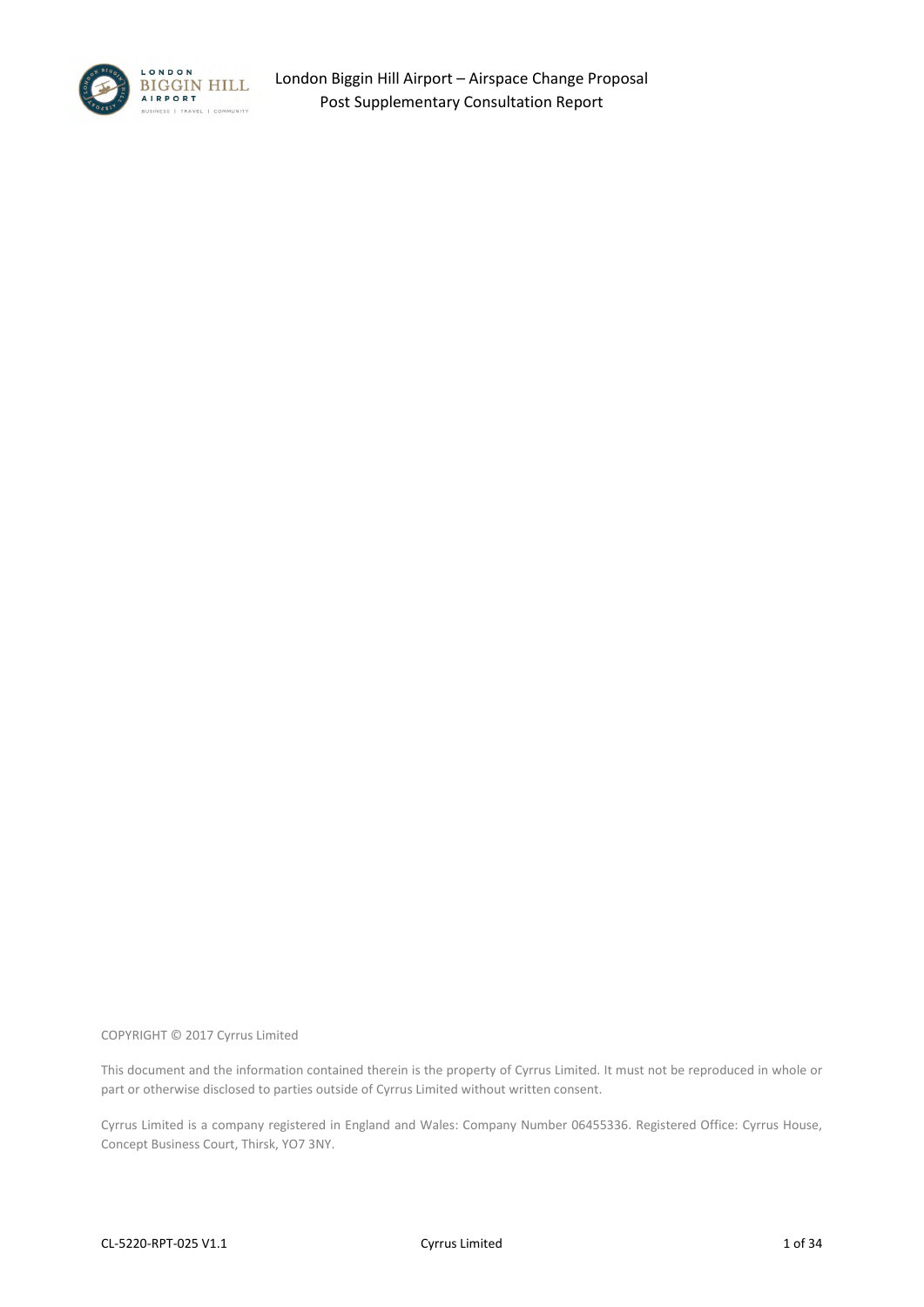

## <span id="page-2-0"></span>**Executive Summary**

This is a **Report of the Supplementary Consultation** carried out by London Biggin Hill Airport (LBHA) about a proposal to introduce an Instrument Approach Procedure (IAP) to Runway 03 at LBHA. The **Supplementary Consultation** was carried out between **27 February and 10 April 2017**, a consultation period of 6 weeks as specified by the Civil Aviation Authority (CAA).

The **Supplementary Consultation** was necessary because of changes to the original procedure design which were made following the initial **Sponsor Consultation** carried out by LBHA between 18 November 2015 and 26 February 2016. The changes to the procedure design were necessary to resolve operational interactions between the proposed procedure and other extant Instrument Flight Procedures from adjacent Airports in the London Terminal Control Area and to revisit some environmental concerns identified in responses to the **Sponsor Consultation**.

The list of consultees, again subject to agreement and approval by the CAA, comprised those aviation and community stakeholders that might be affected by the changes to the proposed IAP configuration. However, as with all consultations of this nature, responses from other aviation organisations, community organisations or members of the public were welcome and have been taken into account in this Report.

A total of 97 responses to this **Supplementary Consultation** were received by LBHA. 19 were from the listed consultees and 78 were from other organisations or individuals.

The low response from the consultee stakeholders in the aviation community was disappointing. In total 10 of the formal aviation consultee stakeholders (on-Airport, off-Airport and NATMAC Civil) responded with varying degrees of support or concern about the proposal. Conversely, the majority of responses received from other non-consultee airspace users objected to the potential impact of the proposed IAP on General Aviation operations in Class G airspace.

Whilst there was some support from those communities to the south of the M25 who would no longer be overflown by aircraft carrying out the IAP, this was more than balanced by concerted opposition from communities closer to the M25 where the adjusted nominal track of the IAP lies to the north of the M25 as it turns towards the final approach path to LBHA.

Details and analysis of the responses are given in the body of this Report, together with the conclusions reached by LBHA.

LBHA extends its thanks to all those who took the time to respond to this consultation.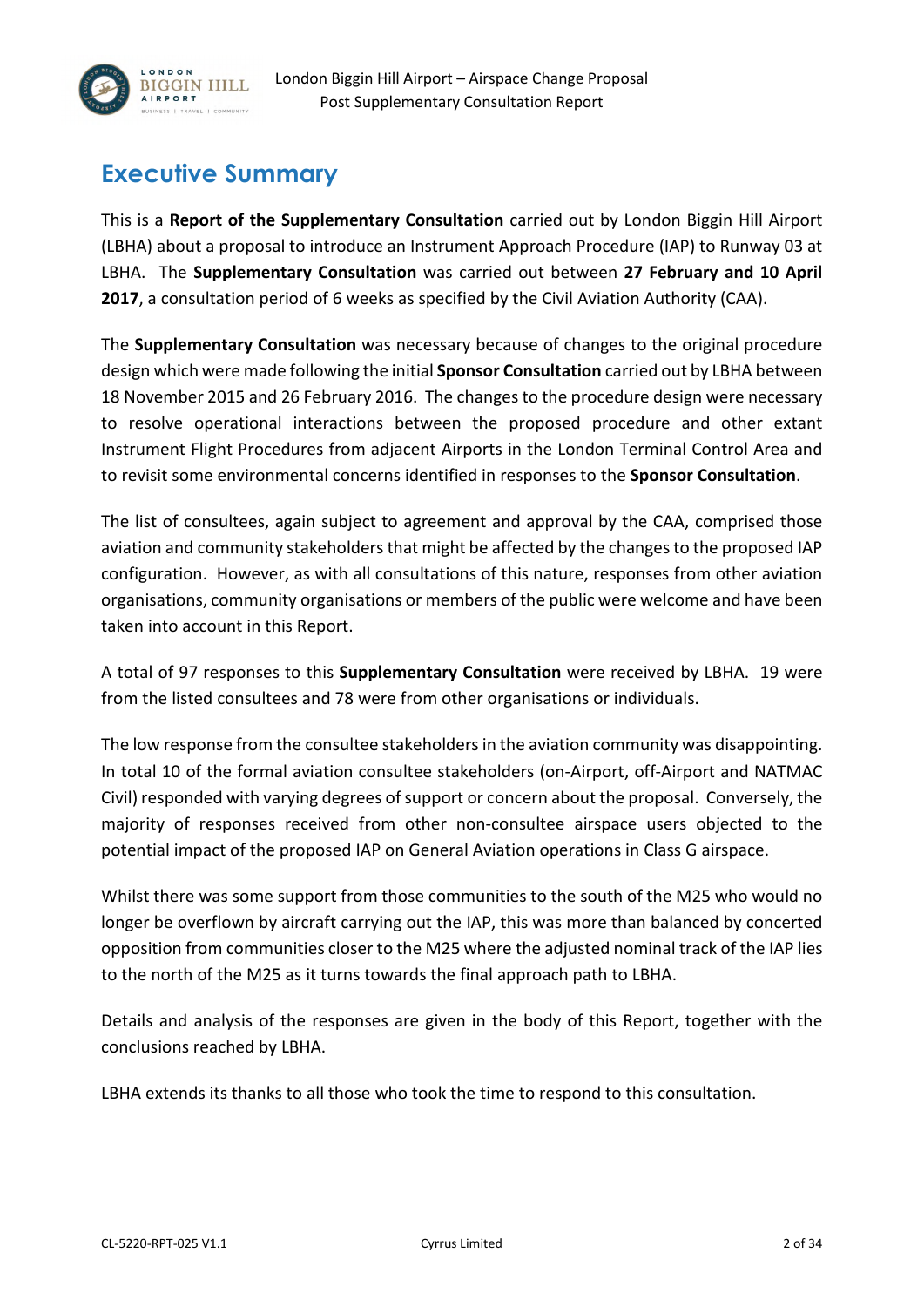

# <span id="page-3-0"></span>**Abbreviations**

|      | Airports referenced in this document                        |  |
|------|-------------------------------------------------------------|--|
| LBHA | London Biggin Hill Airport                                  |  |
| LGW  | London Gatwick Airport                                      |  |
| LHR  | London Heathrow Airport                                     |  |
|      | Other airports are referenced by their unabbreviated names. |  |

| aal           | Above Aerodrome Level                                                      |  |  |
|---------------|----------------------------------------------------------------------------|--|--|
| <b>ACP</b>    | Airspace Change Proposal                                                   |  |  |
| <b>ADC</b>    | Aerodrome Control                                                          |  |  |
| <b>ALT</b>    | Altitude                                                                   |  |  |
| amsl          | Above Mean Sea Level                                                       |  |  |
| <b>ANSP</b>   | Air Navigation Service Provider                                            |  |  |
| <b>APC</b>    | Approach Control                                                           |  |  |
| <b>ATC</b>    | Air Traffic Control                                                        |  |  |
| <b>ATM</b>    | <b>Aerodrome Traffic Monitor</b>                                           |  |  |
| <b>ATM</b>    | Air Traffic Management                                                     |  |  |
| <b>ATS</b>    | <b>Air Traffic Services</b>                                                |  |  |
| ATZ           | Aerodrome Traffic Zone                                                     |  |  |
| CAA           | <b>Civil Aviation Authority</b>                                            |  |  |
| CAP           | <b>Civil Aviation Publication</b>                                          |  |  |
| CAS           | <b>Controlled Airspace</b>                                                 |  |  |
| CAT           | <b>Commercial Air Transport</b>                                            |  |  |
| <b>CTA</b>    | Control Area                                                               |  |  |
| <b>CTR</b>    | Control Zone                                                               |  |  |
| FAF/FAP       | Final Approach Fix/Point                                                   |  |  |
| FAS           | <b>Future Airspace Strategy</b>                                            |  |  |
| <b>FASVIG</b> | Future Airspace Strategy VFR Implementation Group                          |  |  |
| GА            | <b>General Aviation</b>                                                    |  |  |
| <b>GNSS</b>   | Global Navigation Satellite Systems (space-based navigation aid, e.g. GPS) |  |  |
| HAL           | <b>Heathrow Airport Ltd</b>                                                |  |  |
| <b>IAP</b>    | Instrument Approach Procedure                                              |  |  |
| <b>IAS</b>    | Indicated Air Speed                                                        |  |  |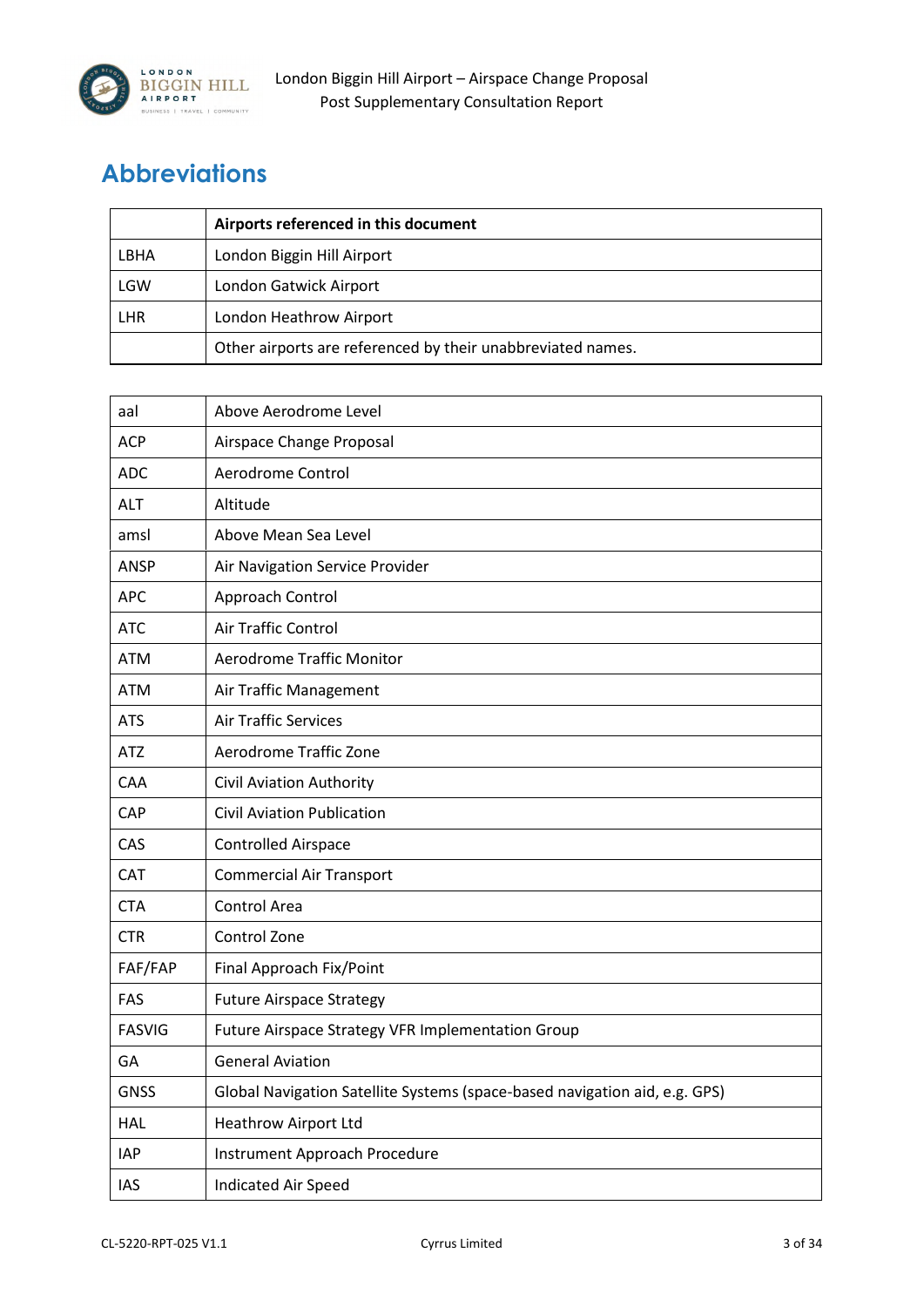

| <b>IAWP</b>   | Initial Approach Way Point                                                                                     |  |
|---------------|----------------------------------------------------------------------------------------------------------------|--|
| <b>ICAO</b>   | International Civil Aviation Organisation                                                                      |  |
| IF            | Intermediate Fix                                                                                               |  |
| <b>IFR</b>    | Instrument Flight Rules                                                                                        |  |
| <b>ILS</b>    | Instrument Landing System                                                                                      |  |
| Km            | Kilometre                                                                                                      |  |
| kt            | Knots - Nautical Miles per Hour                                                                                |  |
| LAA           | <b>Light Aircraft Association</b>                                                                              |  |
| LARS          | Lower Airspace Radar Service                                                                                   |  |
| <b>LFA</b>    | Local Flying Area (Redhill)                                                                                    |  |
| <b>LNAV</b>   | Lateral Navigation (as used in RNAV IAP operations)                                                            |  |
| <b>LTCC</b>   | <b>London Terminal Control Centre</b>                                                                          |  |
| <b>LTMA</b>   | London Terminal Control Area                                                                                   |  |
| <b>MATS</b>   | <b>Manual of Air Traffic Services</b>                                                                          |  |
| <b>NATMAC</b> | National Air Traffic Management Advisory Committee                                                             |  |
| <b>NATS</b>   | The en-route and terminal Air Navigation Service Provider (Previously National Air<br><b>Traffic Services)</b> |  |
|               |                                                                                                                |  |
| <b>NM</b>     | <b>Nautical Mile</b>                                                                                           |  |
| OCA/OCH       | Obstacle Clearance Altitude / Height                                                                           |  |
| <b>PBN</b>    | Performance Based Navigation                                                                                   |  |
| <b>RA</b>     | <b>Resolution Advisory</b>                                                                                     |  |
| <b>RNAV</b>   | Area Navigation                                                                                                |  |
| SARG          | Safety and Airspace Regulation Group of the UK CAA                                                             |  |
| SBAS          | Satellite-based Augmentation System                                                                            |  |
| <b>SID</b>    | <b>Standard Instrument Departure</b>                                                                           |  |
| <b>TCAS</b>   | <b>Traffic Collision Avoidance System</b>                                                                      |  |
| <b>TMA</b>    | <b>Terminal Control Area</b>                                                                                   |  |
| <b>TWR</b>    | Aerodrome Control                                                                                              |  |
| <b>VFR</b>    | <b>Visual Flight Rules</b>                                                                                     |  |
| <b>VMC</b>    | <b>Visual Meteorological Conditions</b>                                                                        |  |
| <b>VNAV</b>   | Vertical Navigation (as used in RNAV Precision Approach operations)                                            |  |
| <b>VOR</b>    | VHF Omni-Directional Radio Range (ground-based navigation aid)                                                 |  |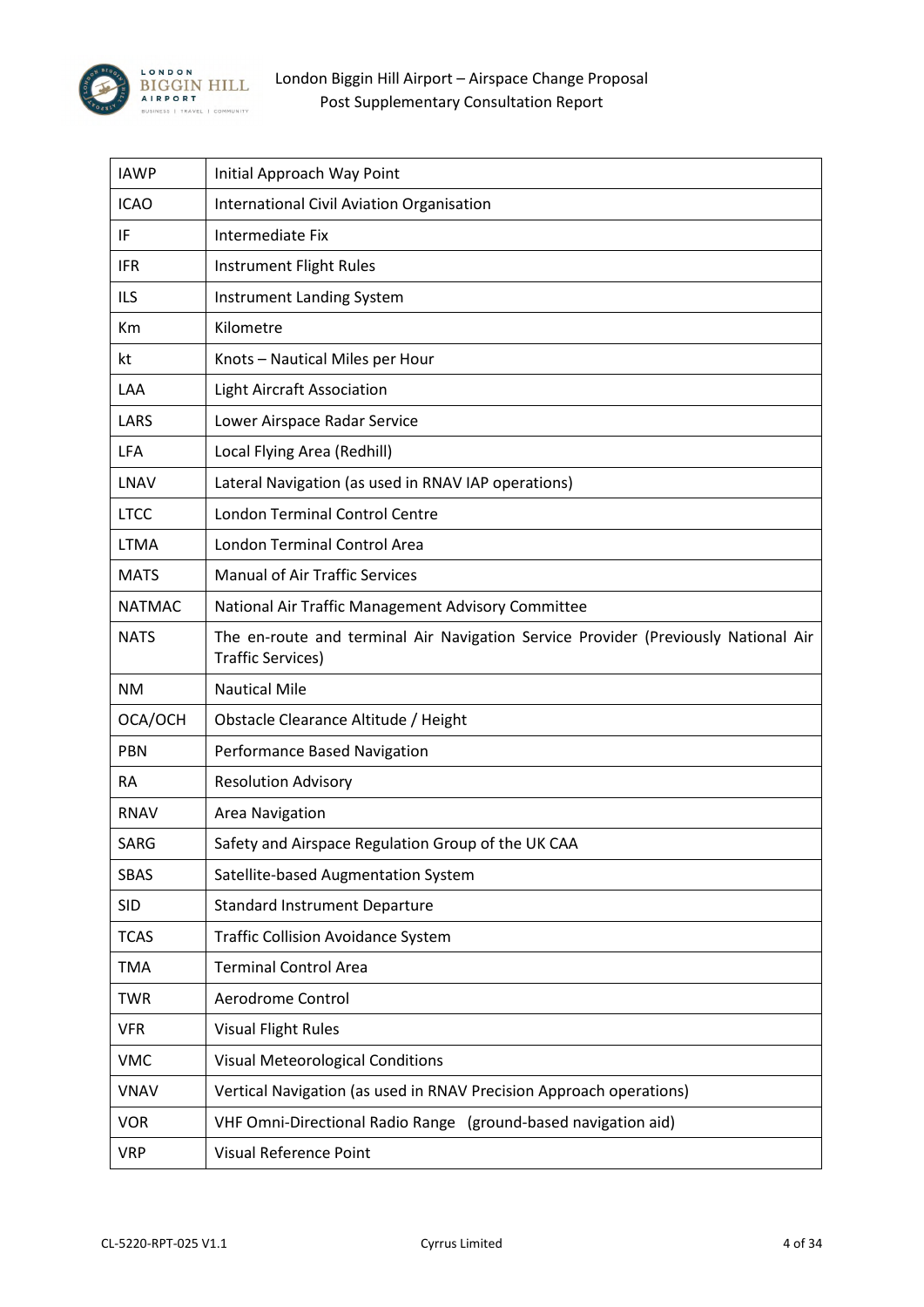

### <span id="page-5-0"></span>**References**

| $[1]$  | CAP 725 CAA Guidance on the Application of the Airspace Change Process                                                             |  |  |
|--------|------------------------------------------------------------------------------------------------------------------------------------|--|--|
| $[2]$  | CAP 785 Approval of Instrument Flight Procedures                                                                                   |  |  |
| $[3]$  | ICAO Doc 8168 (PANS-OPS) Volume 2 Construction of Instrument and Visual Flight<br>Procedures                                       |  |  |
| $[4]$  | DfT Guidance to the CAA on the Environmental Objectives Relating to the Exercise of its Air<br>Navigation Functions (January 2014) |  |  |
| $[5]$  | CAP 1184 The Transition to Performance Based Regulation                                                                            |  |  |
| [6]    | CAP 1378 Airspace Design Guidance: Noise mitigation considerations when designing PBN<br>departure and arrival procedures          |  |  |
| $[7]$  | CAP 1385 Performance-Based Navigation: Enhanced route-spacing guidance                                                             |  |  |
| [8]    | Implementation of Performance-Based Navigation in the UK                                                                           |  |  |
| $[9]$  | ICAO Doc 9613 Performance Based Navigation Manual                                                                                  |  |  |
| $[10]$ | <b>CAA Future Airspace Strategy</b>                                                                                                |  |  |
| $[11]$ | CAA Policy Statement - Policy for the Application of PBN in UK and Irish Airspace                                                  |  |  |

- [12] CAA Policy Statement  *[Significant Point Name Codes \(5LNC\) \(14 October 2013\)](http://www.caa.co.uk/docs/33/SignificantPointAndRouteDesignatorPolicy.pdf)*
- [13] CAP 670 Air Traffic Services Safety Requirements

Notes

- A. *This list of reference documents is pertinent to the development of the proposed IAP as a whole, rather than solely to this Report document.*
- B. *Since the development of the proposed LBHA IAP and the Supplementary Consultation material, the CAA has published a number of new guidance documents pertinent to the Airspace Change Process. Many of these new documents relate to the proposed new CAP 725 Airspace Change Process, which is expected to be introduced by the CAA in early 2018. . However, as the LBHA Airspace Change Proposal has been notified to, and co-ordinated with, the CAA under the current (2014) edition of CAP 725 the CAA has confirmed that it will be considered by them using the current (2014) process. It is not anticipated that LBHA will be required to implement any of the emerging processes and procedures arising from the latest documentation, but will take guidance from the CAA in this regard.*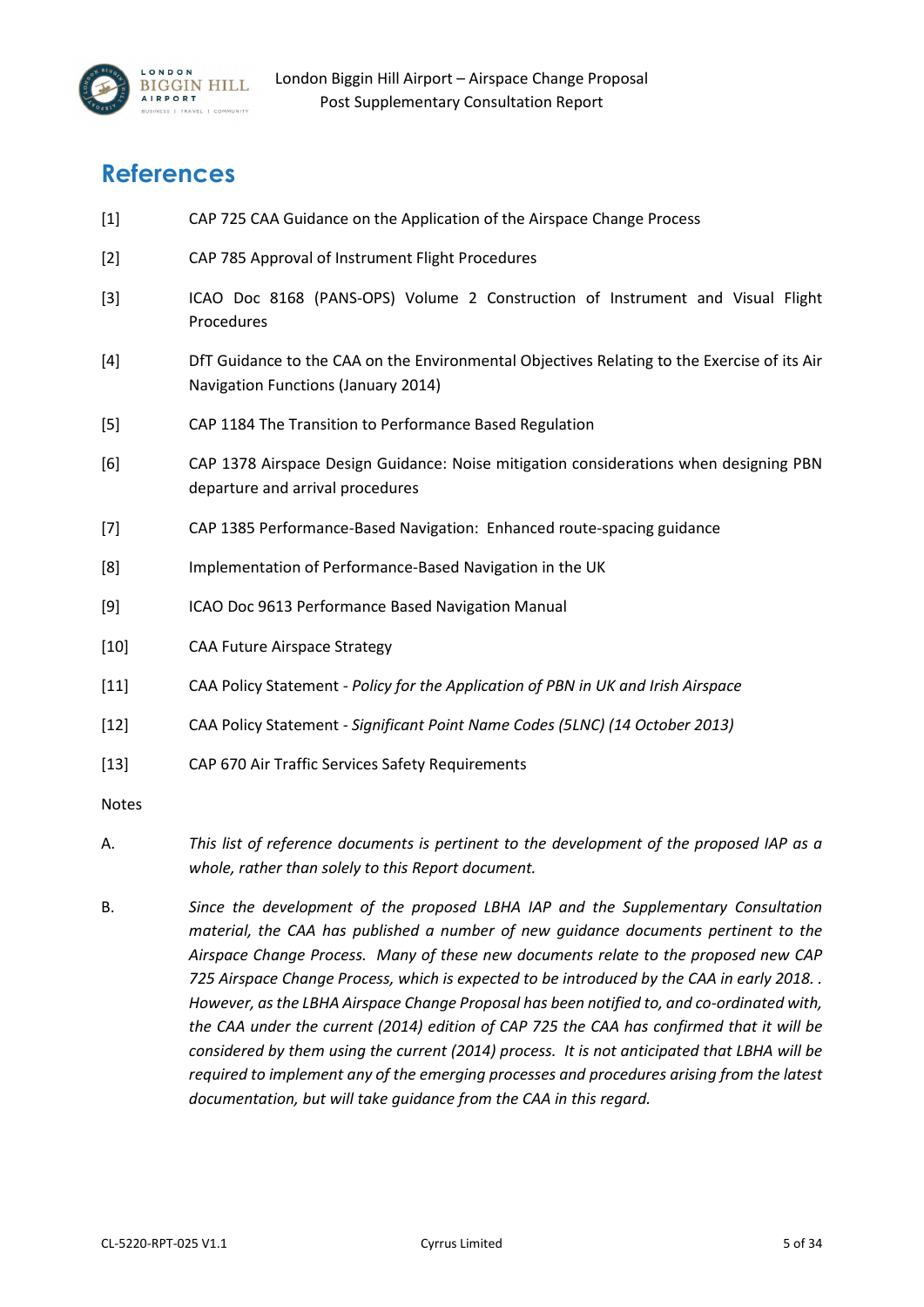

# <span id="page-6-0"></span>**Contents**

| $\mathbf 1$ . |                                                             |  |  |
|---------------|-------------------------------------------------------------|--|--|
| 2.            |                                                             |  |  |
| 3.            |                                                             |  |  |
| 4.            |                                                             |  |  |
| 5.            |                                                             |  |  |
| 5.1.          |                                                             |  |  |
| 5.2.          |                                                             |  |  |
| 5.3.          |                                                             |  |  |
| 5.4.          |                                                             |  |  |
| 5.5.          |                                                             |  |  |
| 5.6.          |                                                             |  |  |
| 5.7.          |                                                             |  |  |
| 6.            |                                                             |  |  |
| А.            | THEMES AND ISSUES OF CONCERN ARISING FROM THE SUPPLEMENTARY |  |  |
| <b>B.</b>     |                                                             |  |  |

### List of figures

| List of tables |  |
|----------------|--|

|--|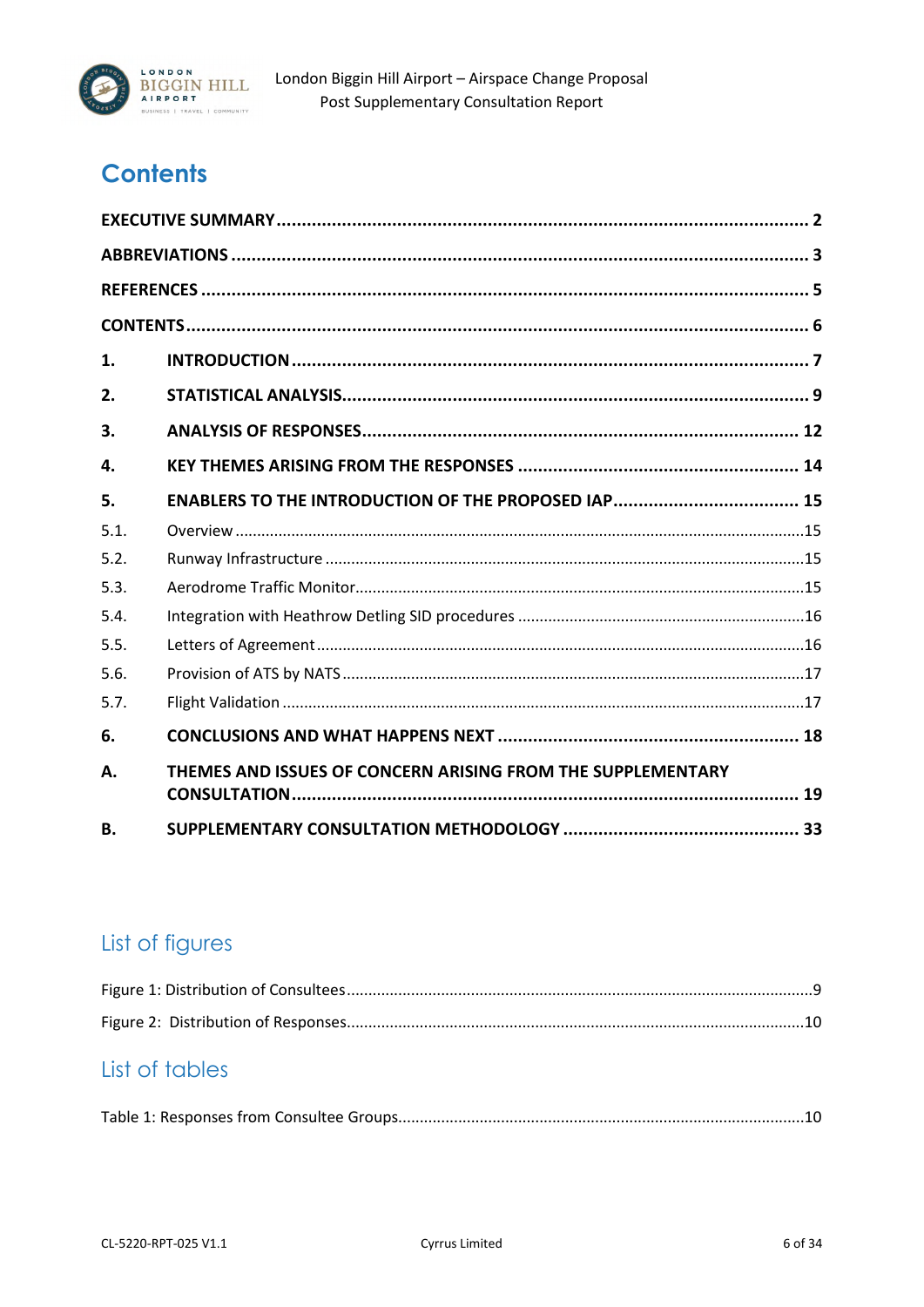

### <span id="page-7-0"></span>**1. Introduction**

- 1.1. This is the **Report of the Supplementary Consultation** carried out by London Biggin Hill Airport (LBHA) about a proposal to introduce an Instrument Approach Procedure to Runway 03 at LBHA.
- 1.2. The introduction of an IAP will enable all-weather operations to be conducted safely and efficiently when weather conditions dictate that Runway 03 is in use and reflects the enhanced navigation capabilities of the generation of business aircraft currently operating at LBHA. The introduction of the proposed IAP is in accord with the CAA's Future Airspace Strategy (FAS) and Policy for the Implementation of Performance-Based Navigation (PBN) in UK Airspace.
- 1.3. The **Supplementary Consultation** was necessary because of changes which were made to the original procedure design following the initial **Sponsor Consultation** carried out by LBHA between 18 November 2015 and 26 February 2016. The changes to the procedure design were necessary primarily to resolve operational interactions between the proposed procedure and other extant Instrument Flight Procedures from adjacent Airports in the London Terminal Control Area (LTMA) but also to revisit some environmental concerns identified in responses to the **Sponsor Consultation**.
- 1.4. The **Supplementary Consultation** was carried out between **27 February and 10 April 2017**, a consultation period of 6 weeks specified by the Civil Aviation Authority (CAA).
- 1.5. The list of consultees, again subject to agreement and approval by the CAA, comprised those aviation and community stakeholders that might be affected by the changes to the proposed IAP configuration. The CAA considered that it would not be necessary to re-consult with those communities where no change to the proposed procedure had been made. The full list of 136 consultee stakeholders was given in the **Supplementary Consultation Document.** However, as with all consultations of this nature, responses from other aviation organisations, community organisations or members of the public were welcome and have been taken into account in this Report.
- 1.6. A total of 97 responses to this **Supplementary Consultation** were received by LBHA. Nineteen were from the listed consultees and 78 were from other organisations or individuals. The breakdown and statistical analysis of the responses is given in **Section 2** below. An analysis of the response support level is given in **Section 3** and identification of the key themes arising from the Consultation is given in **Section 4** and amplified in **Annex A**.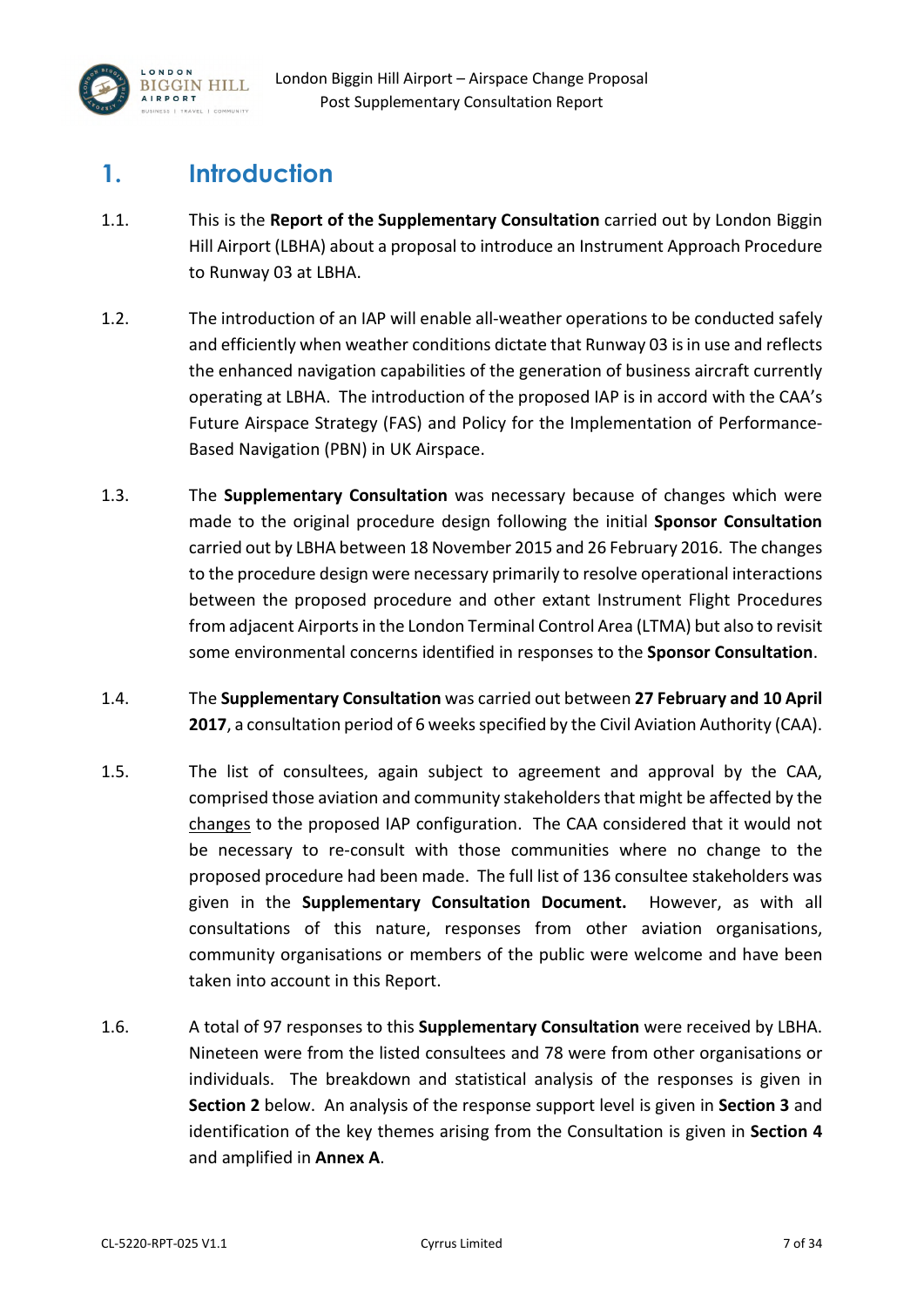

- 1.7. Finally, in **Section 5**, we identify further procedure development activity that is currently in hand or will need to be carried out and **Section 6** gives our conclusions on carrying the proposal forward to the CAA and how that is to be done.
- 1.8. LBHA extends its thanks to all who took the time to respond to this **Supplementary Consultation**.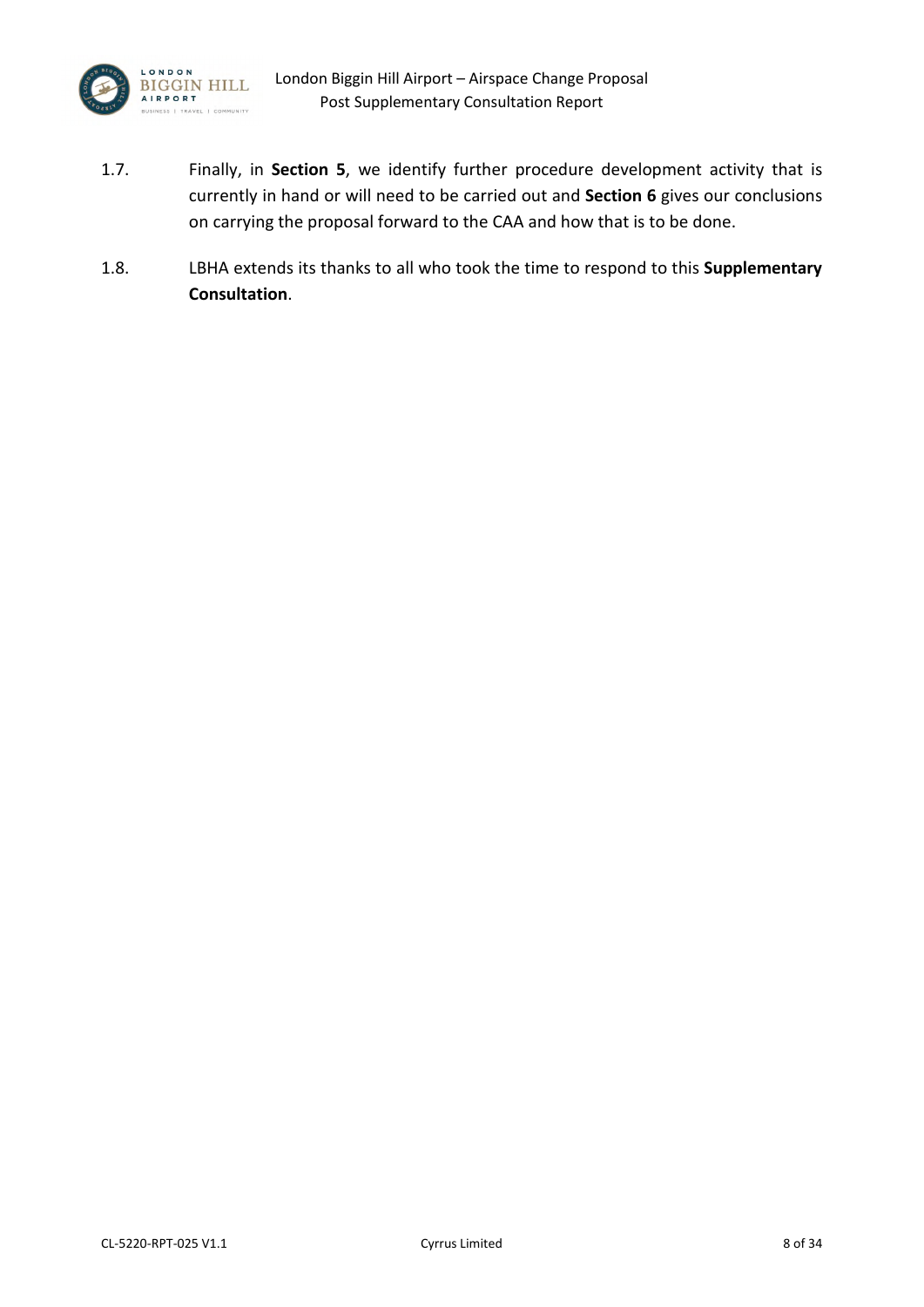

## <span id="page-9-0"></span>**2. Statistical Analysis**

- 2.1. A total of 136 consultation invitations were distributed by e-mail or by post to those consultees listed in **Annex A of the Supplementary Consultation Document** and are detailed in **Figure 1** below. By agreement with the CAA, the formal list of consultees was limited to those aviation and community stakeholders who may be affected by the changes to the proposed IAP that had been made following the earlier Sponsor Consultation.
- 2.2. In addition, local media was informed of the **Supplementary Consultation** and carried news items in the local press so that other aviation or community organisations or individuals who felt they were stakeholders could be aware of, and respond to, the **Supplementary Consultation**.



<span id="page-9-1"></span>

Note: *NATMAC is the CAA's National Air Traffic Management Advisory Committee, comprising the National Bodies of aviation organisations.*

- 2.3. The **Supplementary Consultation Document** was distributed via a dedicated link on the LBHA website in accordance with acceptable consultation practice specified by the CAA. Hard-copy of the documentation was available on request; none was requested.
- 2.4. A total of 19 responses were received from aviation and non-aviation stakeholders on the consultee stakeholder list. This is a response rate of 14.0%. Whilst this is a disappointing response rate, particularly from the locally-based aviation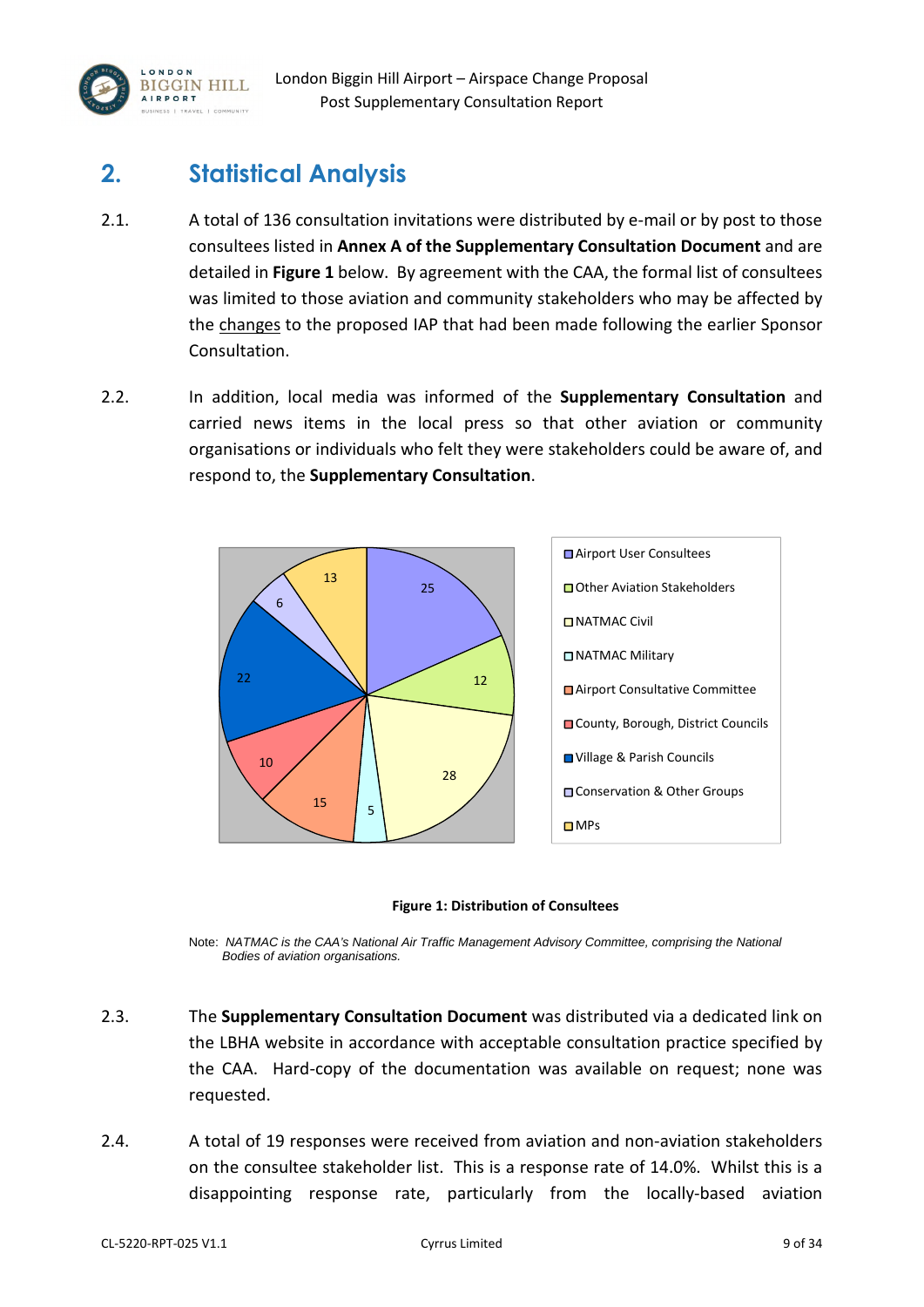

stakeholders, sufficient input was received from those representing the General Aviation (GA) airspace user community, ATM interests and members of the public to form a view. A breakdown of the stakeholder responses to the Consultation is given in **Figure 2** and **Table 1** below.



**Figure 2: Distribution of Responses**

<span id="page-10-0"></span>

|    | <b>Listed Consultee Groups</b>         | <b>Number</b><br>consulted | <b>Responses</b> | ℅    |
|----|----------------------------------------|----------------------------|------------------|------|
| 1. | <b>Airport User Consultees</b>         | 25                         | 1                | 4    |
| 2. | <b>Other Aviation Stakeholders</b>     | 12                         | 3                | 25   |
| 3. | <b>NATMAC Civil</b>                    | 28                         | 6                | 21.4 |
| 4. | <b>NATMAC Military</b>                 | 5                          | 0                | O    |
| 5, | Airport Consultative Committee         | 15                         | 0                | 0    |
| 6. | County, Borough, District Councils     | 10                         | 3                | 30   |
| 7. | Village & Parish Councils              | 22                         | 4                | 18.2 |
| 8. | <b>Conservation &amp; Other Groups</b> | 6                          | 1                | 16.6 |
| 9. | <b>Members of Parliament</b>           | 13                         |                  | 7.7  |
|    | Totals                                 | 136                        | 19               | 14.0 |

#### <span id="page-10-1"></span>**Table 1: Responses from Consultee Groups**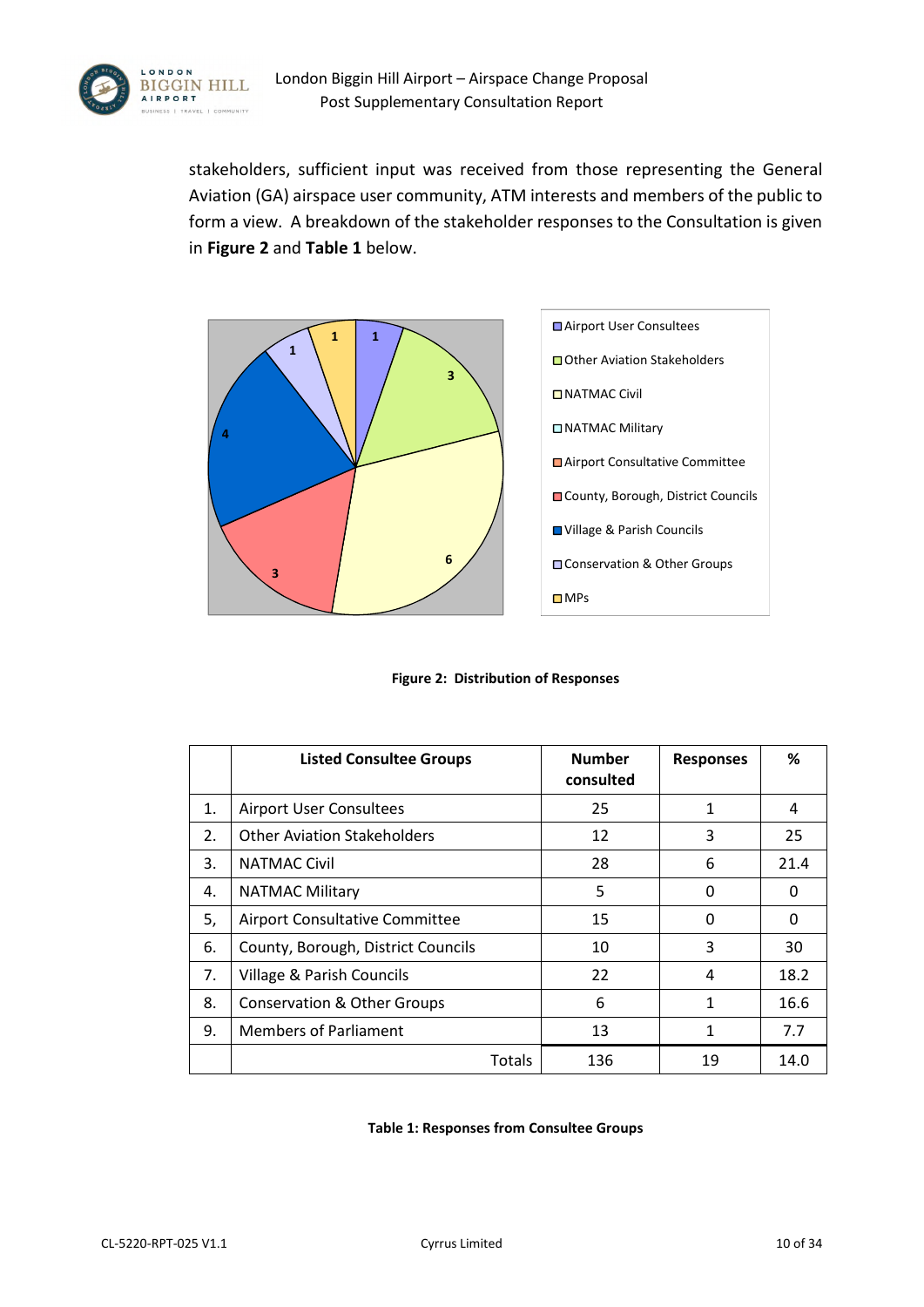

- 2.5. A further 78 responses were received from other aviation or community stakeholders or individuals, comprising 40 that could be positively identified as from the aviation community and 34 that could be positively identified as being from community organisations or individuals. (The remaining 4 responses could not be positively identified as aviation or community but, from the nature of the responses, were most likely aviation-related individuals.)
- 2.6. All responses received, whether from the listed consultees or from others, have been taken into account in this Report. However, a number of consultees raised issues which were not pertinent to this specific consultation which was only about the introduction of an IAP to Runway 03 (as noted in both the original **Sponsor Consultation** and the **Supplementary Consultation Documents**). In particular, one community-based website posted incorrect information that the proposal included a new departure route. This led to some responses challenging the departure procedures. (LBHA subsequently wrote to the website sponsors to correct their misunderstanding.) These comments have been noted by LBHA but have not been addressed in this **Report**.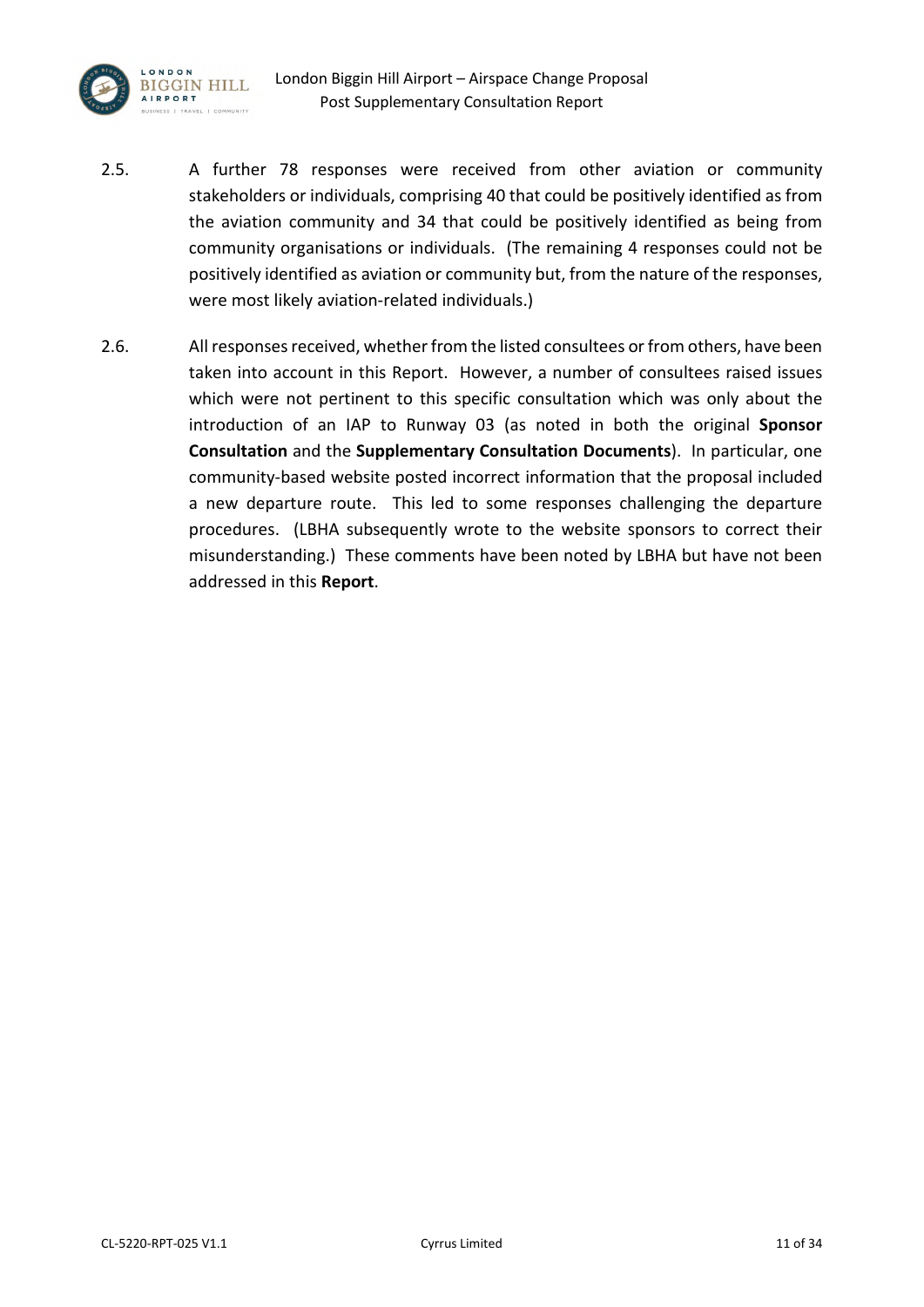

### <span id="page-12-0"></span>**3. Analysis of Responses**

- 3.1. Responses were received from 19 (14.0%) of the consultee stakeholder organisations. A further 78 responses were received from other members of the public or the aviation community or from community representative organisations (e.g. Conservation Societies).
- 3.2. Of the 10 aviation consultee stakeholder responses: 5 supported, gave qualified support, or had no objections to the revised IAP; 2 did not support it; 2 objected to the proposal; and 1 sought a more detailed analysis beyond that provided in the consultation document.
- 3.3. Of the 9 non-aviation consultee responses: 2 had no objection to the proposal; 2 did not support it; 1 objected; and 2 stated that they did not wish to make any specific comment. Two organisations were non-committal and sought a more detailed analysis beyond that provided in the consultation document.
- 3.4. In addition to responses from the listed consultee stakeholder organisations, responses from members of the public or other representative organisations were sought and welcomed. In total 78 additional responses were received from members of the aviation community and other members of the public. These could be positively identified as 40 from the aviation community (i.e. who identified themselves as pilots or aviation organisations) and 34 that could be positively identified as individuals or organisations from the community. The remaining 4 responses could not be positively identified as aviation or community but, from the nature of the responses, were most likely aviation-related individuals.
- 3.5. Of the responses from members of the aviation community (including the 4 presumed to be aviation related), 6 supported or gave qualified support to the proposal whilst 38 did not support or objected to the proposal. The majority of objections were related to the introduction of an IAP in the narrow corridor of Class G airspace between the Gatwick Control Area (CTA) and the Biggin Aerodrome Traffic Zone (ATZ) (see **Section 4**).
- 3.6. Of the responses from community stakeholders, 2 supported or had no objection to the proposal whilst 30 did not support or objected to the proposal. The majority of objections were related to the revised configuration and height of the procedure where it turns towards the final approach track in the vicinity of the south side of Woldingham (see **Section 4**).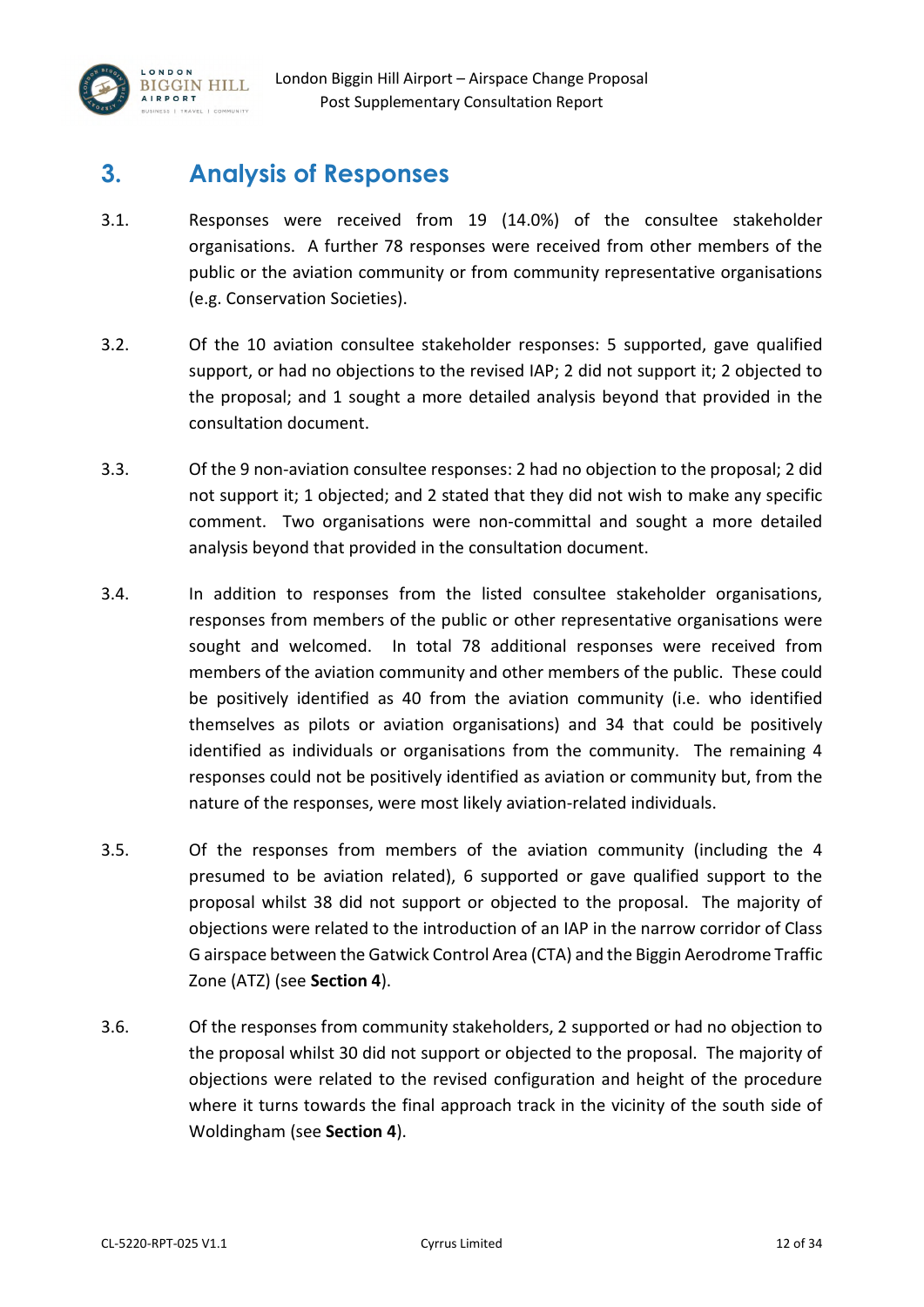

- 3.7. Where respondees sought additional analysis of the impact of certain aspects of the proposed IAP, advice has been sought from the CAA to ensure that a balanced and informed reply can be delivered by LBHA. Where appropriate, individual responses are being developed by LBHA.
- 3.8. Some responses included information not pertinent to this Consultation, for example comments about departure procedures and the noise nuisance of certain types of aircraft. This Consultation is solely about the proposal to introduce an IAP to Runway 03 and does not include any departure procedures. It was brought to the attention of LBHA that a community organisation had posted inaccurate information about the Consultation that inferred that it included a new departure route. LBHA wrote to the website sponsors to correct this misunderstanding. (The website sponsors were a listed consultee organisation but did not respond to the consultation.) No changes are planned to departure procedures at LBHA.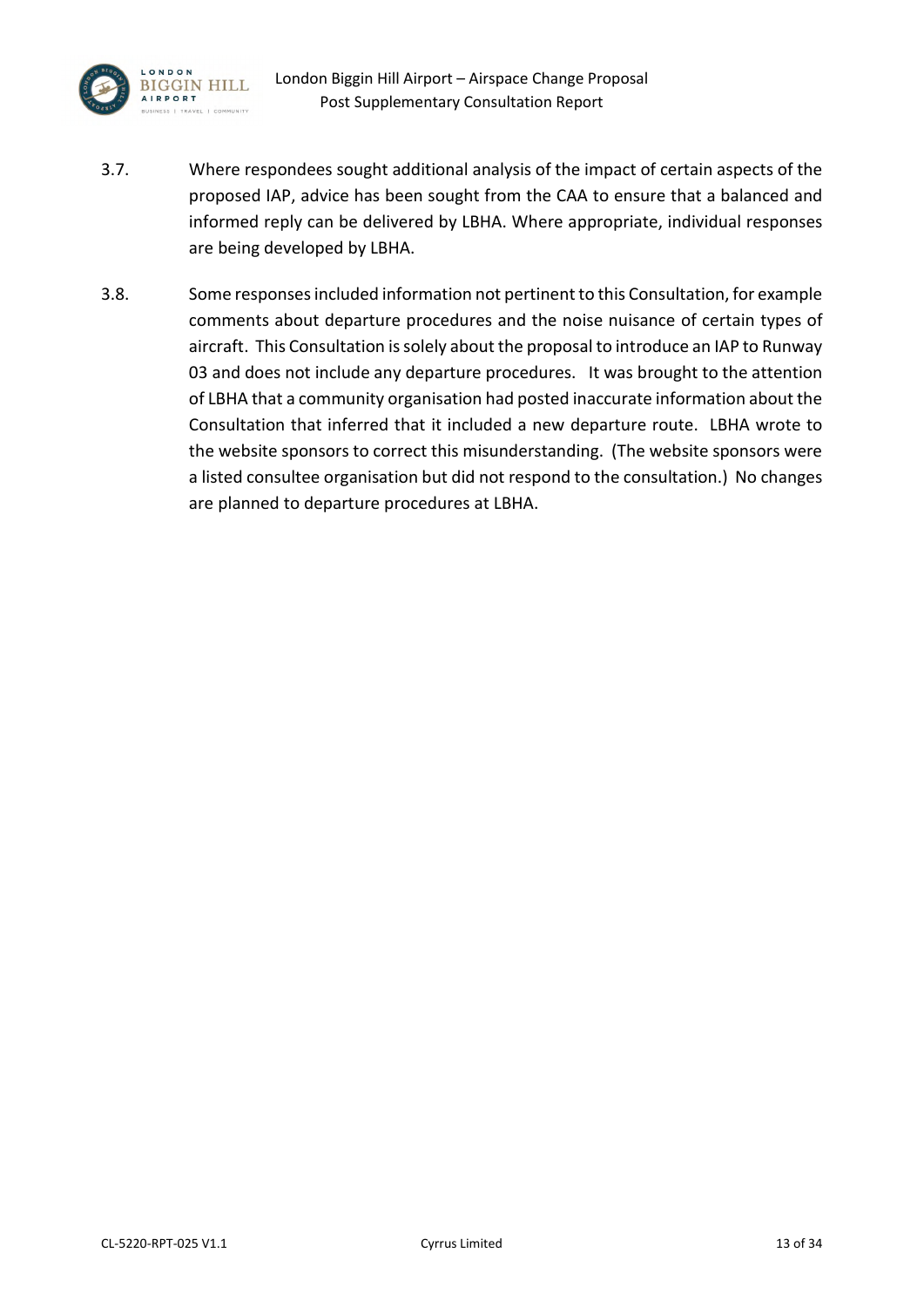

### <span id="page-14-0"></span>**4. Key Themes Arising from the Responses**

- 4.1. In analysing the responses from the listed stakeholder consultees and others, LBHA has identified the key themes and issues that emerged in the responses from those that did not support or who objected to the proposal. A detailed breakdown of the themes and the LBHA consideration of them is given in **Annex A of this Report.**
- 4.2. The procedure design rationale for the reconfiguration of the proposed IAP was explained in the **Supplementary Consultation Document.**
- 4.3. From the aviation perspective, it was clear that the primary concern of the GA airspace user community was the re-positioning and reduced altitude of the Initial and Intermediate Segments of the IAP to place them below controlled airspace and on an alignment coincident with the M25. The Motorway is widely used by GA VFR pilots as a visual navigational line feature as a means for avoiding penetration of the Gatwick CTA and Redhill ATZ to the south and the Biggin ATZ to the north. Furthermore, the two M25 junctions close to the reconfigured IAP are co-incident with Visual Reference Points (VRPs) notified for entry/exit procedures for the Redhill Local Flying Area (LFA) and ATZ. There was concern that inadequate traffic analysis of the use of the corridor by VFR flights had been carried out, and that consideration of risk had been inadequate.
- 4.4. A more detailed breakdown and response to specific aspects of these objections from aviation community members is given in **Annex A.**
- 4.5. From the community perspective, the majority of objections to the reconfigured IAP came from residents of Woldingham, and in particular from The Ridge on the southern edge of Woldingham. The respondees objected that the nominal track of the reconfigured IAP now overflew their community and at too low a height over the high ground of The Ridge.
- 4.6. There was support for some aspects of the reconfiguration of the proposed procedure in so far as the alignment was now along or north of the M25 and away from Bletchingley and Nutfield.
- 4.7. A more detailed response to specific aspects of these and other community objections is given in **Annex A.**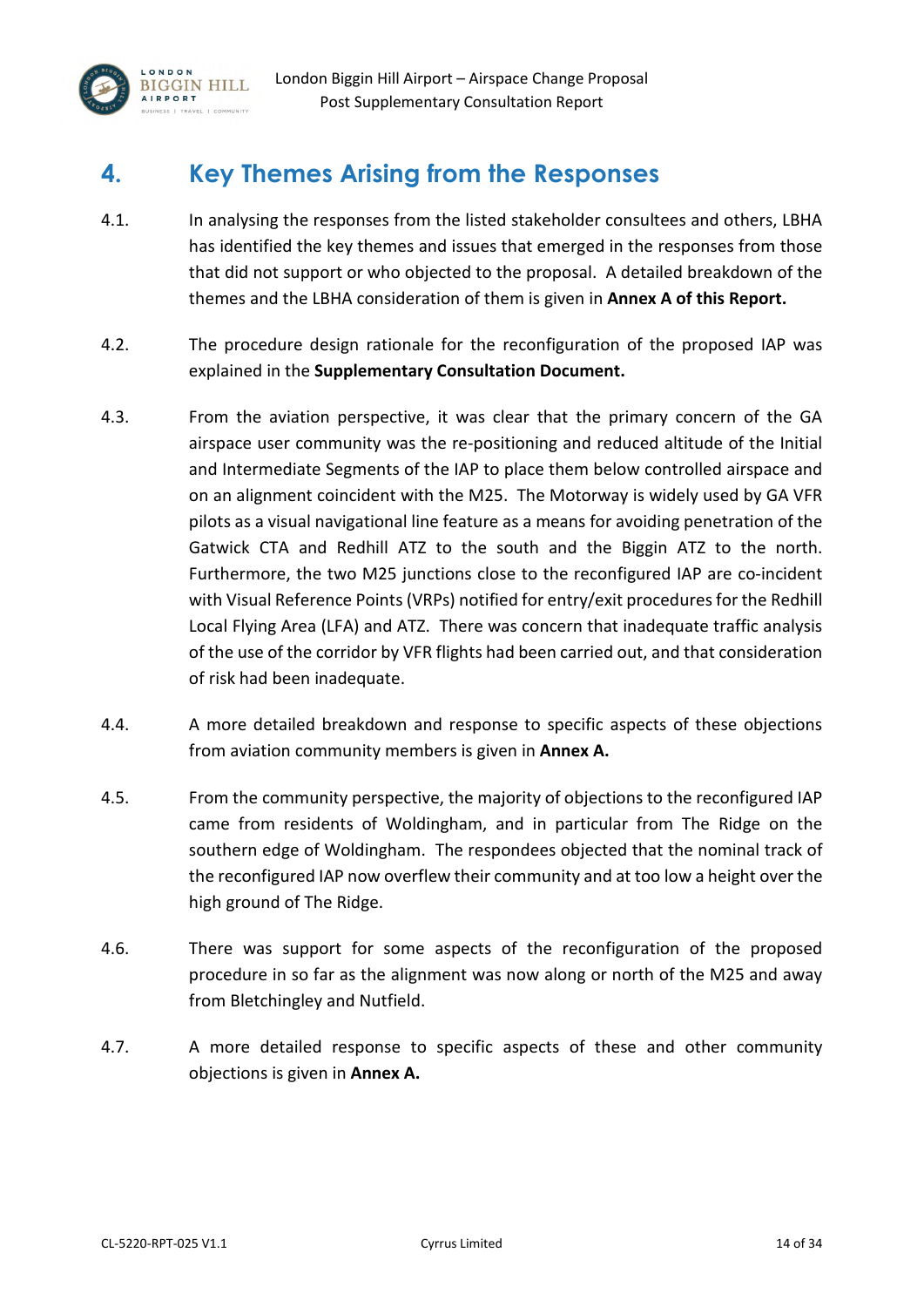

### <span id="page-15-0"></span>**5. Enablers to the Introduction of the Proposed IAP**

#### <span id="page-15-1"></span>5.1. Overview

- 5.1.1. As with any proposal to introduce a new IAP at an airport, development of the procedure design itself and the airspace change consultation process are only two aspects of many activities that must take place before the IAP can be approved by the CAA for implementation and use. Some of the co-incident activities which affected the changes to the proposed procedure design were detailed in the **Supplementary Consultation Document**.
- 5.1.2. In **this Section** we outline some of the other activities that are taking place alongside the procedure design and the consultations that have been carried out. Some aspects are as a consequence of the responses to the Initial and Supplementary consultations and others are independent of them. These enabling activities are external to the CAP725 consultation process and are included for information purposes only; albeit that some elements have been referenced in responses to the Consultation detailed in **Annex A**.

#### <span id="page-15-2"></span>5.2. Runway Infrastructure

- 5.2.1. Currently, Runway 03 has no IAP serving it and is, therefore, designated and licensed as a Visual Runway. In order to introduce the proposed IAP the runway infrastructure, including the immediate obstacle environment (cleared and graded area) must be upgraded and additional airfield ground lighting installed. When the IAP is actually introduced the painted runway markings will also be altered to reflect Instrument Runway status.
- 5.2.2. Work is in hand to introduce the necessary changes so that the runway will meet the CAAs licencing requirements (CAP168) for an Instrument Runway.

#### <span id="page-15-3"></span>5.3. Aerodrome Traffic Monitor

5.3.1. LBHA ATC is not equipped with radar. It provides a Procedural Approach Control Service (APC) and Aerodrome Control Service (ADC or TWR). However, to assist the controllers in spatial awareness of the surrounding traffic situation LBHA ATC is equipped with an Aerodrome Traffic Monitor (ATM). This provides a radar-derived 'air picture' of the local area using NATS onward-routed radar data (provided under contract by NATS). The use and operation of the ATM is detailed in the Manual of Air Traffic Services (MATS) Part 1 and it must not be used to provide radar services. No radar rating is required for its use by TWR controllers.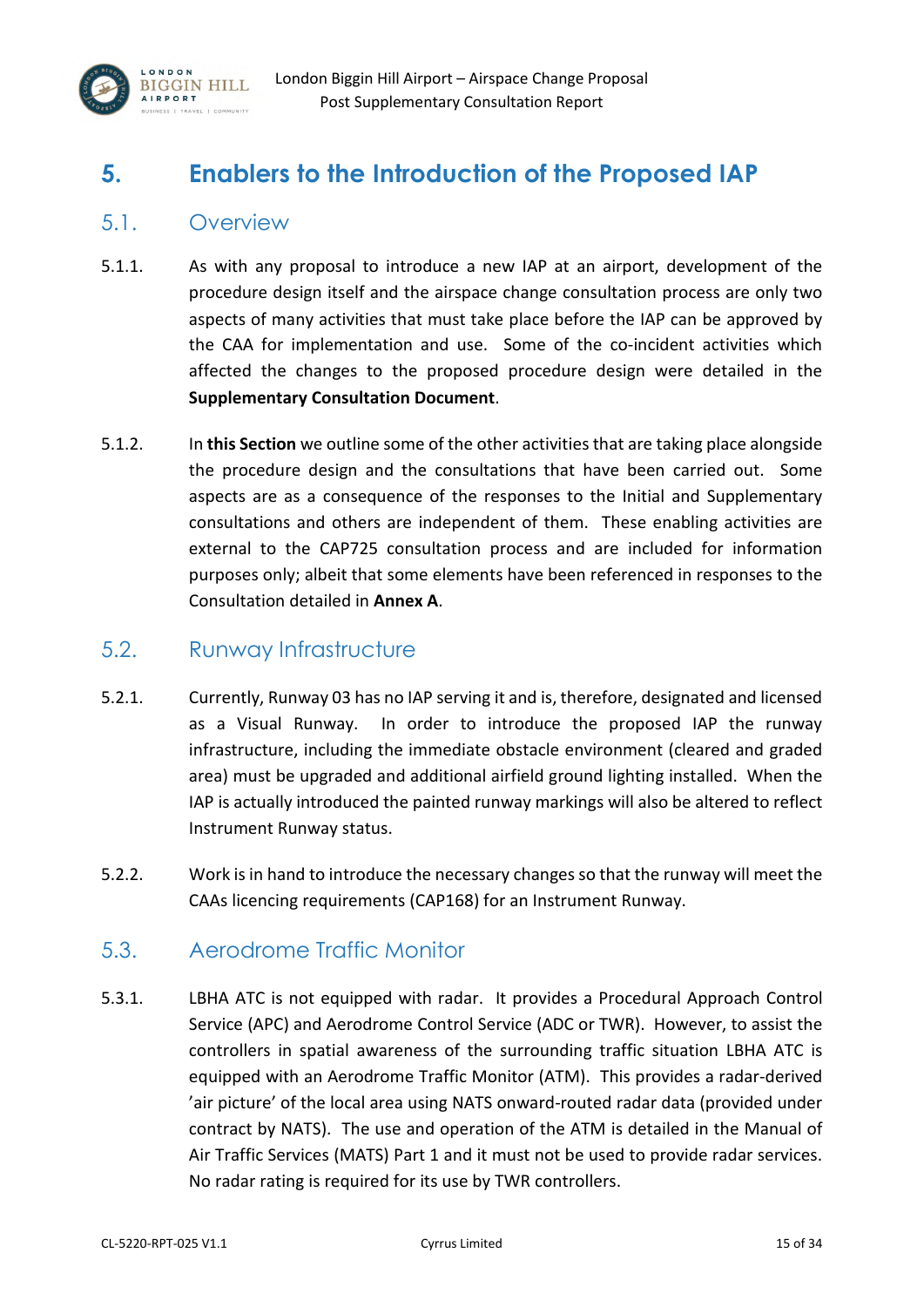

- 5.3.2. LBHA is making application to CAA SRG ATS Regulation to permit advanced use of the ATM by LBHA ATC controllers in order that meaningful traffic information can be passed to aircraft carrying out an IAP or to transiting VFR flights in proximity to the IAP and to assist in the sharing of traffic information with Redhill ATC. Once approval is given by the CAA the LBHA controllers will require specific training in the advanced use procedures.
- 5.3.3. Advanced use of the ATM is considered an essential enabler for the proposed IAP.

#### <span id="page-16-0"></span>5.4. Integration with Heathrow Detling SID procedures

- 5.4.1. Notwithstanding the discussions between LBHA, HAL and NATS, and the study commissioned by LBHA which demonstrated that Heathrow departing aircraft are routinely exceeding the minimum climb performance necessary to establish deconfliction by procedure design, HAL has stated that they are unwilling to publish the necessary modification of the DET SIDs at this time and so are unable to support the proposed IAP. HAL is proposing to conduct its own Operational Trial of changes that they propose to the DET SIDs and the results of these Trials will not be known until 2019.
- 5.4.2. Equally, having made substantial investment in the development of the proposed IAP to meet its customer needs, LBHA is reluctant to defer implementation of the IAP until post-2019.
- 5.4.3. Therefore LBHA will discuss with CAA, NATS and HAL the possibility of an interim solution of the technical conflict pending the implementation of the deconfliction of procedures by procedure design.

#### <span id="page-16-1"></span>5.5. Letters of Agreement

- 5.5.1. A Letter of Agreement (LoA) is under development with Redhill Aerodrome to ensure the timely inter-Unit co-ordination of traffic when the Runway 03 IAP is in use so that appropriate traffic information can be passed to aircraft in communication with both ATC Units.
- 5.5.2. Discussions are to take place between LBHA and NATS LARS Unit at Farnborough to determine whether specific inter-Unit co-ordination or traffic notification needs to take place when Runway 03 and the proposed IAP are in use. If necessary a LoA will be developed.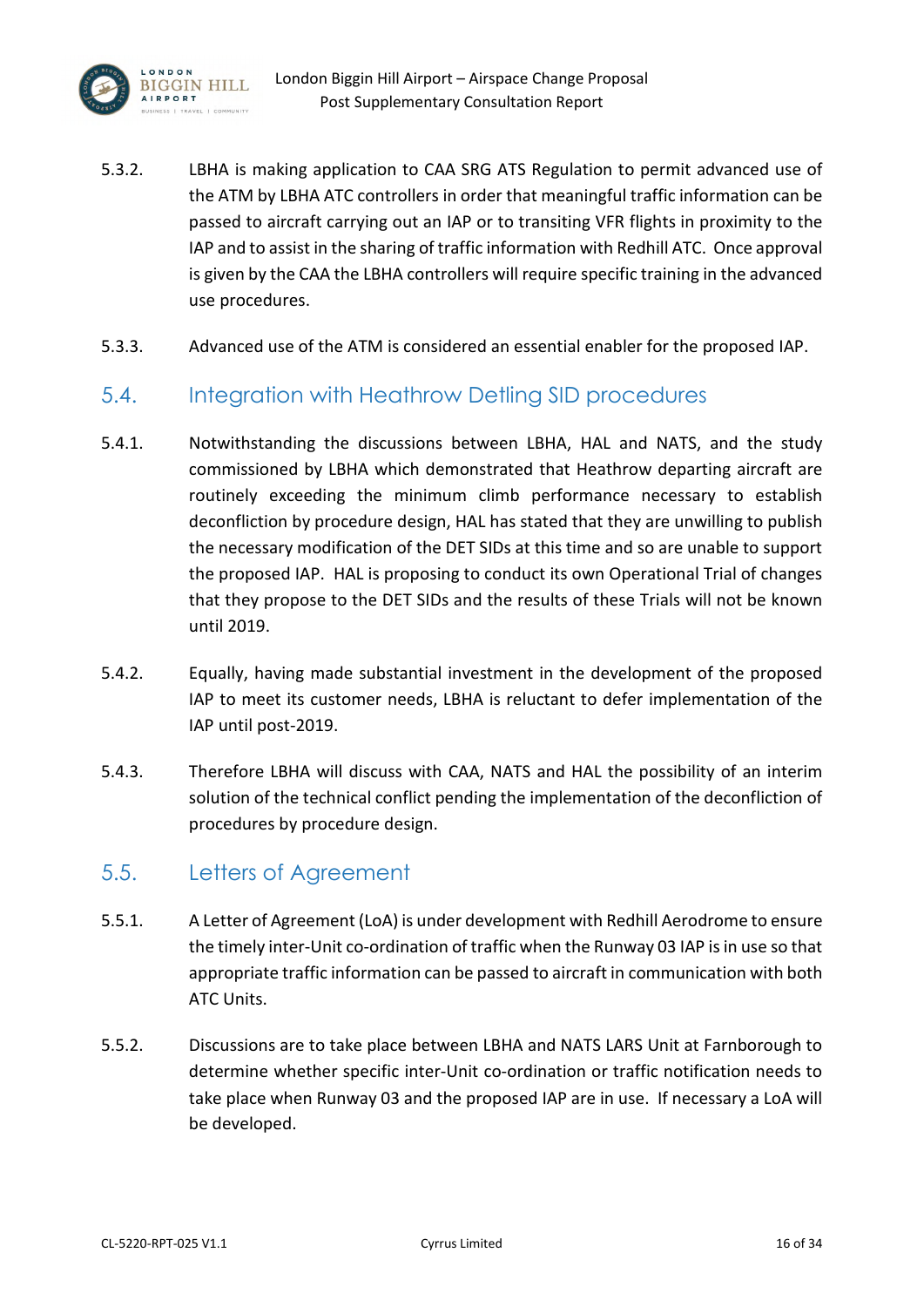

5.5.3. LBHA plans to meet with the operators of Kenley Aerodrome to discuss the proposed IAP and determine whether any inter-Aerodrome co-ordination arrangements or LoA needs to be developed.

#### <span id="page-17-0"></span>5.6. Provision of ATS by NATS

- 5.6.1. NATS currently provides, under contract, a radar ATS to aircraft inbound to LBHA from the LTMA, comprising radar vectoring to the Runway 21 Approach and appropriate traffic information before control of arriving aircraft is transferred to LBHA APC.
- 5.6.2. LBHA is currently in discussion with NATS for development of the contracted radar service to include service to aircraft inbound via the Runway 03 IAP whilst they are within the LTMA airspace. The associated LoA with Thames Radar will be amended to reflect the revised contractual arrangements once discussions are complete.

#### <span id="page-17-1"></span>5.7. Flight Validation

- 5.7.1. An essential element of the regulatory process for RNAV IAP design is flight procedure validation. This normally requires the use of flight simulators for representative aircraft types using navigation database coding for the procedure and flown under differing simulated aircraft weights and a variety of simulated weather conditions.
- 5.7.2. Once the final procedure design configuration and coding is established flight simulation will take place in accordance with the CAA's CAP785 requirement for Validation of procedure design. A Validation Plan has already been established and accepted as satisfactory by the CAA.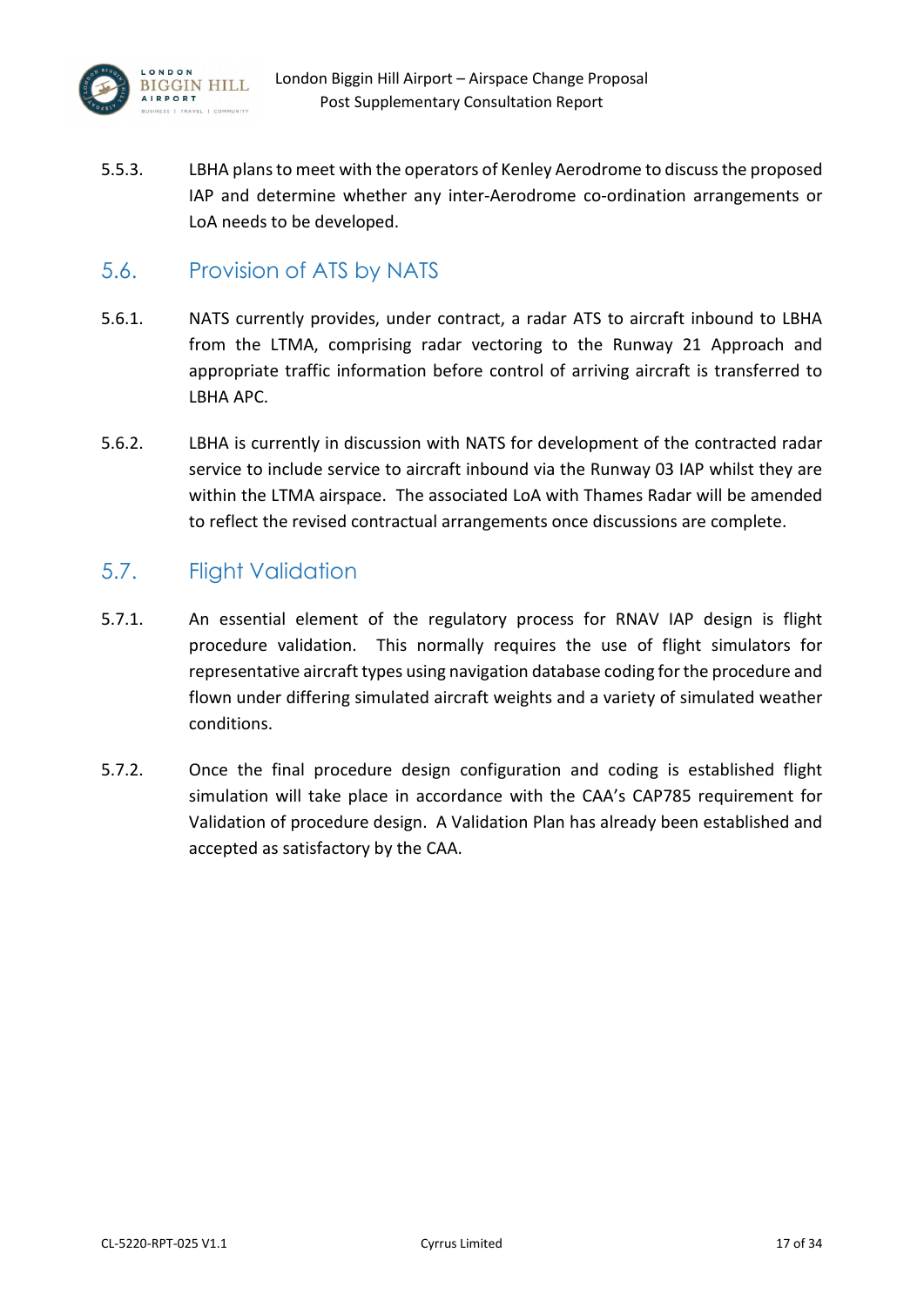

### <span id="page-18-0"></span>**6. Conclusions and What Happens Next**

- 6.1. The low response level to the **Supplementary Consultation** from the listed consultees was disappointing to LBHA. However, a healthy response level from other members of the aviation community and members of the public was reassuring and enabled LBHA to form a view on the reconfiguration of the proposed IAP.
- 6.2. LBHA responses to the themes and issues of concern identified are given in **Annex A** of this Report.
- 6.3. Whilst there are still several matters to be concluded, including those enabling activities outlined in **Section 5** above, LBHA remains committed to the introduction of an RNAV IAP to Runway 03. When introduced, it will provide an improved allweather operating capability to meet the increasing demand from its customer operators.
- 6.4. LBHA will continue, therefore, with the development of the full ACP for submission to the CAA in accordance with the requirements of CAP725. We expect to be in a position to submit the ACP in early-summer 2017, subject to satisfactory progression of the actions outlined in **Section 5** above and as indicated in **Annex A.** The proposed IAP design must also be submitted to the CAA's CAP785 regulatory process, which will run in parallel with the scrutiny of the ACP itself.
- 6.5. Following submission of the ACP to the CAA, the proposal will then enter the CAA's internal process for their consideration of all aspects of the proposal. A Regulatory Decision would be expected some 16 weeks after submission and then implementation of the IAP some 2-3 months after that. (No specific target dates are quoted here as the Process is dependent on satisfactory resolution of the outstanding operational issues detailed in **Section 5** above.) Thus, we would anticipate introduction of the IAP to be Autumn/Winter 2017/2018 or early-Spring 2018 if all goes smoothly.
- 6.6. Once again, LBHA extends its thanks to all who have taken part in both the Initial and the Supplementary Consultations. You can be assured that we have taken your views into account, together with those of our customers, in the development of an allweather operating capability to Runway 03 at LBHA.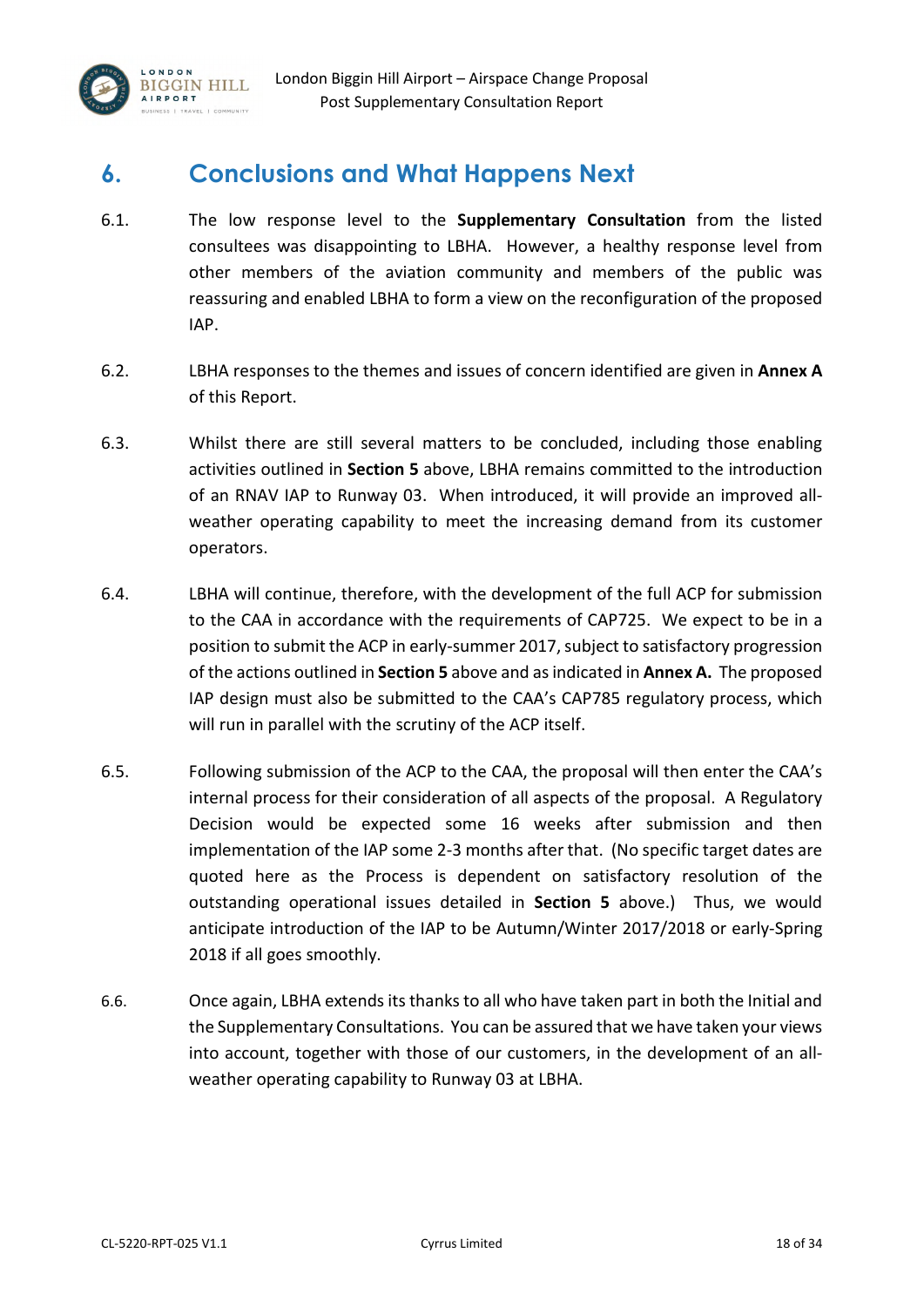



# **A. Themes and issues of concern arising from the Supplementary Consultation**

<span id="page-19-0"></span>

|    | <b>Issue</b>                                                                                                                                                                                                                                                                                                                                                                                                                                                                                    | <b>LBHA Comment</b>                                                                                                                                                                                                                                                                                                                                                                                                                                                                                                                                                                                                                                                                                                                                                                                                                                                      |
|----|-------------------------------------------------------------------------------------------------------------------------------------------------------------------------------------------------------------------------------------------------------------------------------------------------------------------------------------------------------------------------------------------------------------------------------------------------------------------------------------------------|--------------------------------------------------------------------------------------------------------------------------------------------------------------------------------------------------------------------------------------------------------------------------------------------------------------------------------------------------------------------------------------------------------------------------------------------------------------------------------------------------------------------------------------------------------------------------------------------------------------------------------------------------------------------------------------------------------------------------------------------------------------------------------------------------------------------------------------------------------------------------|
| 1. | Interaction with Heathrow SIDs via DET (HAL)<br>HAL is developing an operational trial to take place in<br>2018 (with results expected in 2019) to test the<br>operational and environmental impact of changes to<br>the DET SIDs which will include the change necessary<br>to ensure procedural separation from the Biggin IAP.<br>Until the results of the trial are known HAL cannot<br>introduce changes to the DET SIDs and therefore<br>cannot support the Biggin proposal at this time. | LBHA understands the sensitivities of introducing any changes to Heathrow procedures at this<br>time. LBHA commissioned an extensive study into the Heathrow Runway 09 DET SIDs, the results<br>of which demonstrate that aircraft are already exceeding the necessary minimum climb<br>performance required and thus no adverse operational or environmental impact would result.<br>Having already made a considerable investment in the development of the proposed IAP to<br>facilitate an increasing demand for all-weather operations to Runway 03, LBHA is reluctant to<br>defer implementation of the IAP until post-2019, awaiting the outcome of the HAL trials.<br>LBHA will therefore discuss with NATS, HAL and the CAA a possible interim solution which would<br>facilitate the introduction of the proposed IAP whilst awaiting the procedural solution. |
| 2. | Redhill Aerodrome<br>Lack of discussion on a Letter of Agreement (LoA)<br>Company-specific IFR let-down<br>with Redhill.<br>procedures to Redhill may be affected. Concerns<br>about flight safety in the area.                                                                                                                                                                                                                                                                                 | The Redhill representative raised no objections to the proposed reconfigured IAP at the HAZID<br>Meeting held on 28 September 2016 and did not identify the perceived risks now raised.<br>Furthermore, no mention has previously been made of unpublished 'IFR Company-specific let-<br>down procedures' and these are unknown to LBHA ATC.<br>LBHA is developing a Draft LoA to facilitate the exchange of pertinent traffic information between<br>LBHA and Redhill ATC. (The advanced use of the Aerodrome Traffic Monitor by Biggin ATC will<br>contribute to the passing of pertinent traffic information.)                                                                                                                                                                                                                                                        |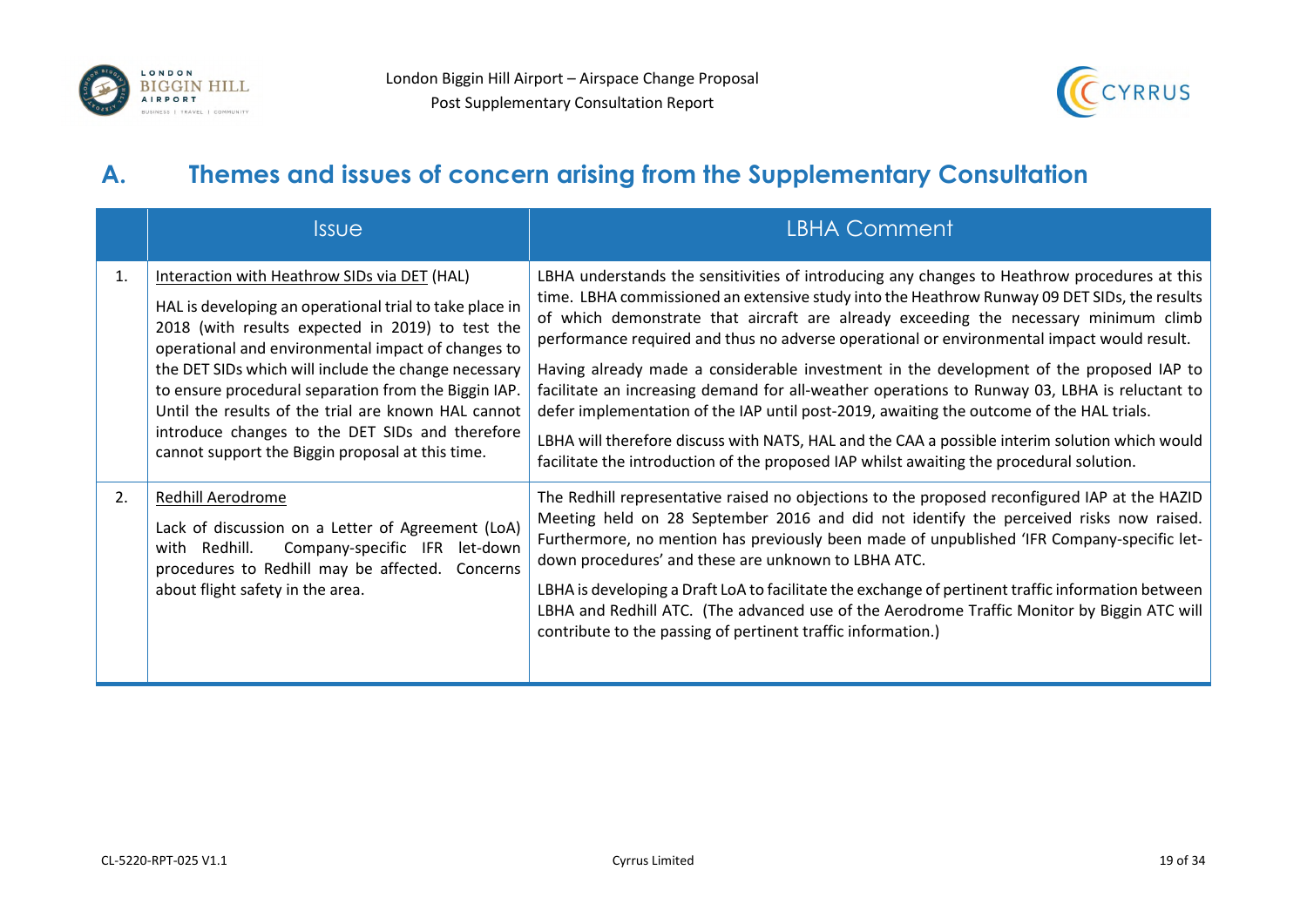



|    | <b>Issue</b>                                                                                                                                                                                                                                                                                                                                                                                                                                                                                                                                                                                                                                                                                                                                                                                                                                                                                                                                     | <b>LBHA Comment</b>                                                                                                                                                                                                                                                                                                                                                                                                                                                                                                                                                                                                                                                                                                                                                                                                                                                                                                                                                                                                                                                                                                                                                                                                                                                                                                                                                                                                                                                                                                                                                                                                                                                                                     |
|----|--------------------------------------------------------------------------------------------------------------------------------------------------------------------------------------------------------------------------------------------------------------------------------------------------------------------------------------------------------------------------------------------------------------------------------------------------------------------------------------------------------------------------------------------------------------------------------------------------------------------------------------------------------------------------------------------------------------------------------------------------------------------------------------------------------------------------------------------------------------------------------------------------------------------------------------------------|---------------------------------------------------------------------------------------------------------------------------------------------------------------------------------------------------------------------------------------------------------------------------------------------------------------------------------------------------------------------------------------------------------------------------------------------------------------------------------------------------------------------------------------------------------------------------------------------------------------------------------------------------------------------------------------------------------------------------------------------------------------------------------------------------------------------------------------------------------------------------------------------------------------------------------------------------------------------------------------------------------------------------------------------------------------------------------------------------------------------------------------------------------------------------------------------------------------------------------------------------------------------------------------------------------------------------------------------------------------------------------------------------------------------------------------------------------------------------------------------------------------------------------------------------------------------------------------------------------------------------------------------------------------------------------------------------------|
| 3. | Mix of VFR and IFR flights in a very narrow corridor<br>Most aviation respondents and some community<br>respondents were concerned about the introduction<br>of an IAP for IFR flights inbound to LBHA in a very<br>narrow corridor of Class G airspace highly utilised by<br>transiting and Redhill-bound VFR flights. Salient<br>comments included:<br>No documented traffic assessment of VFR traffic<br>using this airspace and no risk assessment of the<br>IFR/VFR traffic mix carried out - traffic data should<br>be obtained and a risk assessment documented;<br>M25 is used as a navigation line-feature for<br>avoidance of the Gatwick CTA, Redhill ATZ and Biggin<br>ATZ - IAP is also aligned over the M25;<br>Redhill traffic routinely routes via and holds at the<br>notified VRPs - IAP also overflies the VRPs;<br>Pilots of large IFR aircraft are unlikely to keep a<br>lookout for small VFR aircraft in their proximity; | The introduction of an IAP to operate in Class G airspace is not unique and such airspace<br>arrangements exist in the vicinity of other UK airports supporting business and executive aircraft<br>in equally well-frequented uncontrolled airspace; for example, Farnborough, Cranfield,<br>Cambridge and Oxford Kidlington.<br>In the light of comments from FASVIG and LAA, LBHA has discussed risk assessment with the CAA<br>and they have advised that there is no recognised or meaningful methodology for doing this in<br>Class G airspace. However, following comment from FASVIG and LAA, LBHA will contact FASVIG<br>to discuss the results of any risk assessment these organisations might wish to carry out using<br>their TRAX International modelling tool.<br>Good airmanship, by pilots of both transiting VFR flights and IFR flights using the IAP, will ensure<br>awareness of each other's potential activity. Depiction of an IAP "arrow" to runway 03 on the<br>CAA 1/4 million and 1/2 million charts will alert pilots of VFR flights to the existence of an IAP and<br>the prevailing weather conditions (wind direction) will alert pilots of its potential of being in use<br>at the time. If necessary, pilots of transiting VFR flights can contact Biggin ATC for traffic<br>information. All aircraft operations in Class G airspace rely on good airmanship by all.<br>The proposed LoA between LBHA and Redhill ATC, together with the enhanced use of the<br>Aerodrome Traffic Monitor by LBHA ATC will facilitate the passing of meaningful traffic<br>information between the two units and to aircraft operating in the area. This LoA is under<br>development. |
|    | Concern about IFR flight response to TCAS RA<br>entering CAS;<br>Perceived as unsafe for VFR and IFR flights to operate<br>in the same corridor;                                                                                                                                                                                                                                                                                                                                                                                                                                                                                                                                                                                                                                                                                                                                                                                                 | Flight paths of IFR procedures inside CAS have "Primary Area" containment inside the boundary<br>and 500ft vertical containment. The proposed IAP flight path is outside the lateral CAS boundary<br>of the Gatwick CTA by at least the Primary Area. It is considered unlikely that pilot reaction to a<br>TCAS RA against Class G traffic would result in a second RA against CAS traffic.                                                                                                                                                                                                                                                                                                                                                                                                                                                                                                                                                                                                                                                                                                                                                                                                                                                                                                                                                                                                                                                                                                                                                                                                                                                                                                            |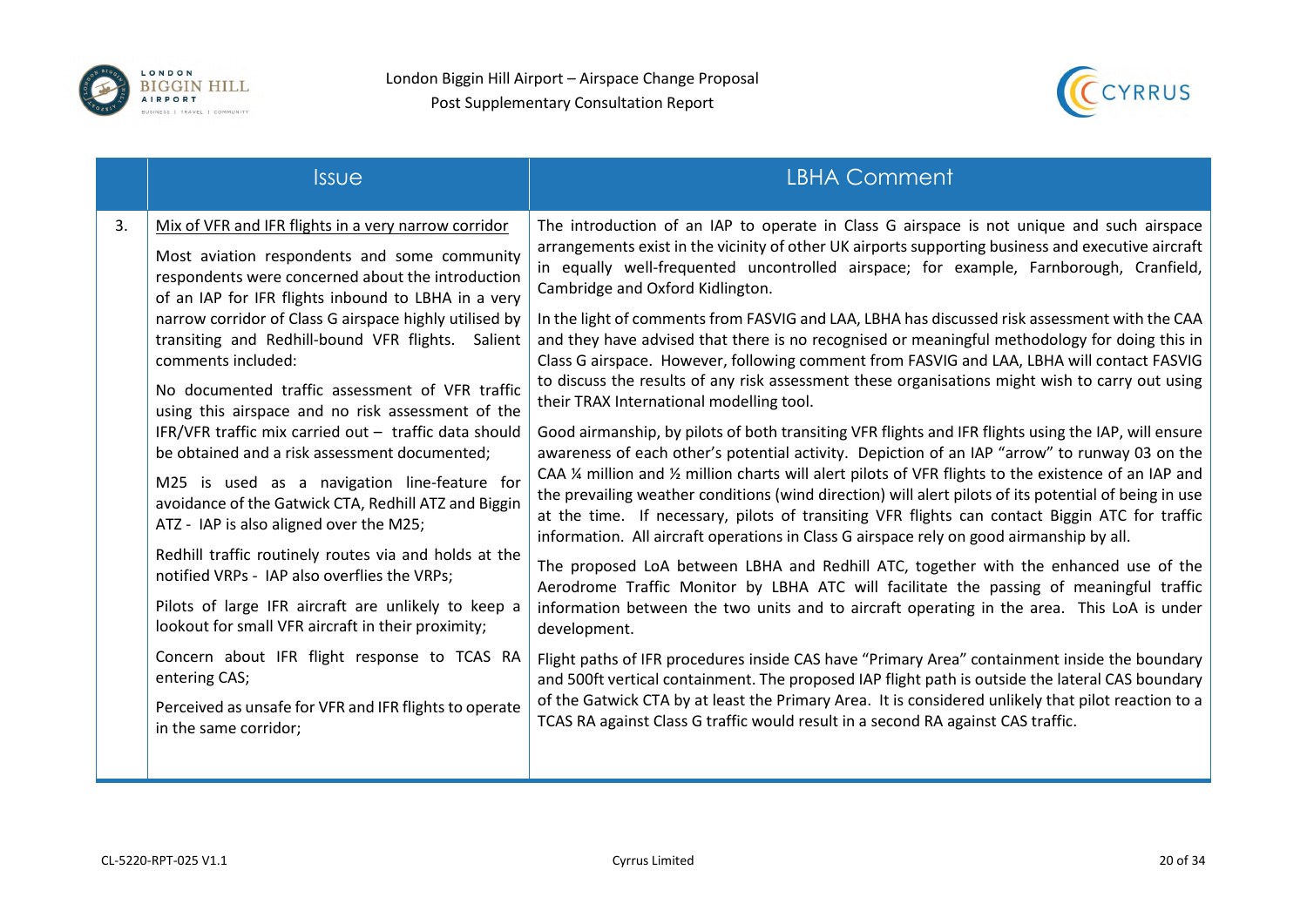



|   | <i><u><b>Issue</b></u></i>                                                                                                                                                                              | <b>LBHA Comment</b>                                                                                                                                                                                                                                                                                                                                                                            |
|---|---------------------------------------------------------------------------------------------------------------------------------------------------------------------------------------------------------|------------------------------------------------------------------------------------------------------------------------------------------------------------------------------------------------------------------------------------------------------------------------------------------------------------------------------------------------------------------------------------------------|
|   | Mix of VFR and IFR (cont)                                                                                                                                                                               |                                                                                                                                                                                                                                                                                                                                                                                                |
|   | Aircraft in the area may be communicating with a<br>number of ATS agencies, or none.                                                                                                                    | A LoA with Farnborough LARS Unit will be developed which will enhance the passing of<br>meaningful traffic information between these Units and the passing of traffic information to<br>aircraft under the jurisdiction of both Units. Aircraft carrying out the IAP to Runway 03 will carry<br>the Biggin Conspicuity Code which will be identifiable by Farnborough LARS.                    |
|   | No depiction of Redhill or M25 on IAP Charts as<br>submitted.                                                                                                                                           | The Draft IAP Chart submitted in the Supplementary Consultation Document was depicted in<br>accordance with the ICAO Annex 4 Standards used by the CAA for IAP Charts in the UK AIP. LBHA<br>will investigate with the CAA the additional (non-standard) depiction of Redhill and Biggin ATZs<br>and other geographical features on the Chart to enhance pilot awareness.                      |
| 4 | IAP should have restricted availability (LAA)<br>IAP should only be available when weather<br>conditions are such that the cloud ceiling is below the<br>height of the IAP at the ATZ boundary. The IAP | The LAA proposal suggests that the IAP to Runway 03 should only be available when the cloud<br>ceiling is less than 740ft aal (the approximate height of an aircraft at 2NM from touchdown on a<br>3.5° (6.12%) descent path. Given that the OCH for the proposed IAP is 443ft aal (1020ft ALT) this<br>would allow only a less than 300ft spread of cloud ceiling for procedure availability. |
|   | aircraft would still be in cloud at the ATZ boundary<br>and thus would not encounter unknown VFR flights.<br>At other times the Visual Manoeuvring (Circling)<br>Approach should be used.               | Conversely, the VM(C) OCH for circling from an approach to Runway 21 is 851ft aal for Cat C<br>aircraft and 751ft aal for Cat B aircraft, which would thus render the IAP unavailable to these<br>aircraft if the LAA suggestion was adopted. Consequently, this suggestion appears unviable.                                                                                                  |
|   |                                                                                                                                                                                                         | It should be noted that Runway 03 is only in use for less than 30% of the time.                                                                                                                                                                                                                                                                                                                |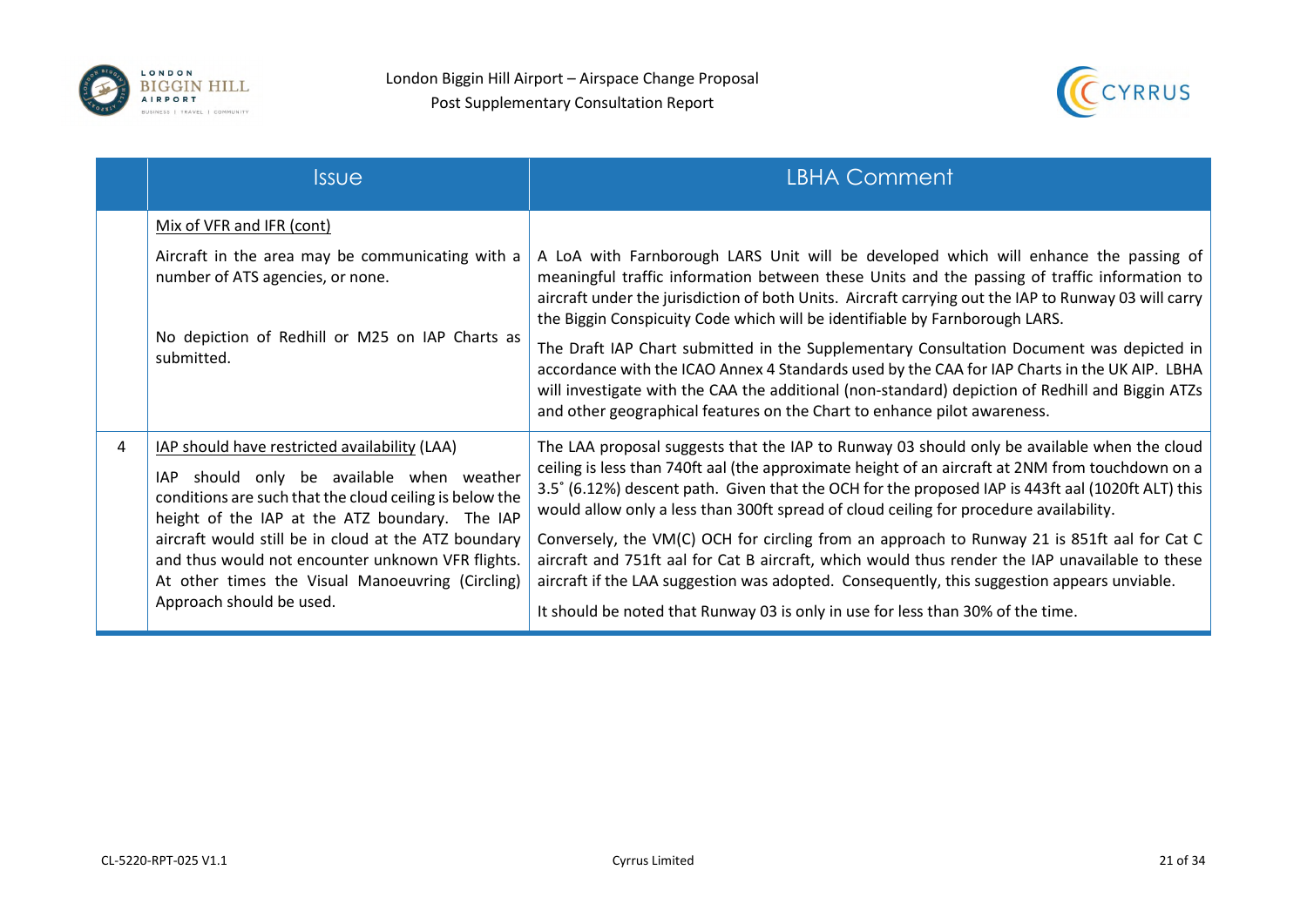



|                | <b>Issue</b>                                                                                                                                                                                                          | <b>LBHA Comment</b>                                                                                                                                                                                                                                                                                                                                                                                                                                                                                                                                                                                                                |  |
|----------------|-----------------------------------------------------------------------------------------------------------------------------------------------------------------------------------------------------------------------|------------------------------------------------------------------------------------------------------------------------------------------------------------------------------------------------------------------------------------------------------------------------------------------------------------------------------------------------------------------------------------------------------------------------------------------------------------------------------------------------------------------------------------------------------------------------------------------------------------------------------------|--|
| 5              | Potential increase in gliding activity at Kenley (BGA)<br>Air Cadet activity at Kenley expected to resume in the<br>near future. No consideration of Kenley operations<br>in the Supplementary Consultation Document. | An increase in activity at Kenley was not known to or anticipated by LBHA. Kenley Aerodrome<br>(as Consultees) did not respond to either consultation. LBHA will investigate with MoD their<br>plans for Air Cadet operations at Kenley. (MoD did not respond to the Supplementary<br>Consultation.)                                                                                                                                                                                                                                                                                                                               |  |
|                |                                                                                                                                                                                                                       | However, the proposed IAP is within controlled airspace at 3000ft amsl whilst in the vicinity of<br>Kenley and only descends below controlled airspace when clear of the area in which gliding<br>activity takes place. Unless Kenley plans to operate further away from their aerodrome then<br>there should be no conflict of operation with the IAP. LBHA will contact Kenley to determine<br>what action, if any, needs to be taken.                                                                                                                                                                                           |  |
|                |                                                                                                                                                                                                                       | Post-Consultation Note: In the light of BGA comments LBHA has, with the assistance of our CAA<br>SARG Case Officer) received input from MoD DAATS. Whilst the proposed IAP, where it is at<br>3000ft ALT within the LTMA in the vicinity of Kenley, it is noted that gliding operations sometimes<br>take place to the south as far as the M25. Consequently, LBHA will arrange to meet with the<br>military and civil gliding operators at Kenley to determine whether any formal arrangements (e.g.<br>LoA) need to be established for the timely exchange of pertinent traffic information when the<br>Runway 03 IAP is in use. |  |
| 6              | Green Dragon Flying Club, Woldingham (BHPA)<br>No contact with microlight and hang-gliding club by<br>LBHA in spite of requests. Increased risk to microlight<br>and hang-gliding operations.                         | The Green Dragon site lies outside the Biggin ATZ to the west and is approximately 1NM from<br>the nominal flight path of the proposed IAP and clear of the Runway 03 final approach path. No<br>formal arrangements exist between the Club and LBHA ATC. LBHA will contact the CFI to discuss<br>the proposed IAP operation and determine whether a LoA is necessary.                                                                                                                                                                                                                                                             |  |
| $\overline{7}$ | Procedure access<br>Waypoint ARR04 should be designated as the Initial<br>Approach Fix (IAF) to allow access to the procedure<br>from routes to the west other than via ALKIN.                                        | The IAP is intended only for use by aircraft inbound to LBHA from the Airways Network and the<br>LTMA. It is not available to non-Airways arrivals below the LTMA.                                                                                                                                                                                                                                                                                                                                                                                                                                                                 |  |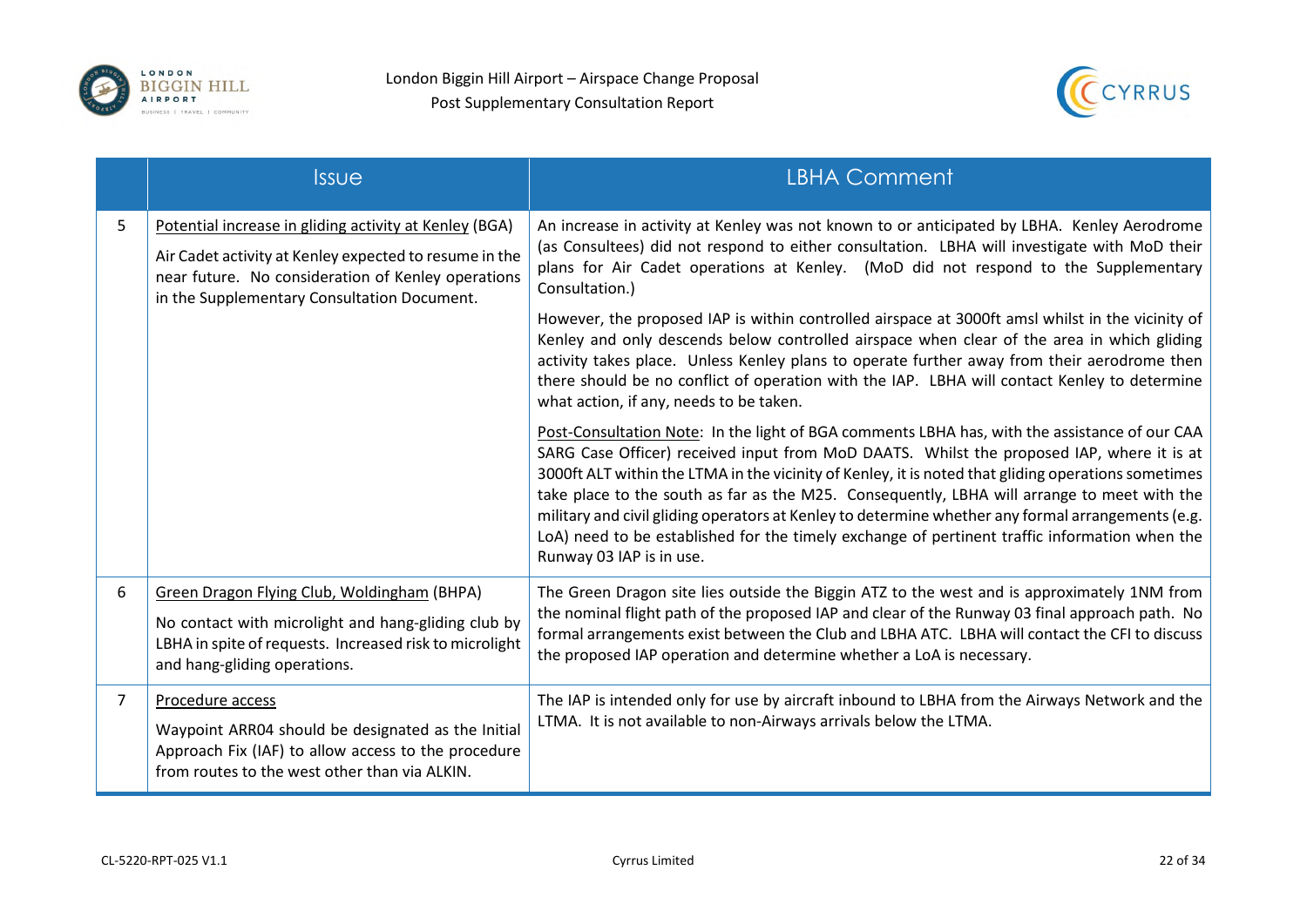



|   | <i><u><b>Issue</b></u></i>                                                                                                                                                                                                                                                                                                                                                   | <b>LBHA Comment</b>                                                                                                                                                                                                                                                                                                                                                                                                                                                                                                                                                                                                                                                                                                                                                                                                                                                                                                                                                                                                                                                                                                                                                                                              |
|---|------------------------------------------------------------------------------------------------------------------------------------------------------------------------------------------------------------------------------------------------------------------------------------------------------------------------------------------------------------------------------|------------------------------------------------------------------------------------------------------------------------------------------------------------------------------------------------------------------------------------------------------------------------------------------------------------------------------------------------------------------------------------------------------------------------------------------------------------------------------------------------------------------------------------------------------------------------------------------------------------------------------------------------------------------------------------------------------------------------------------------------------------------------------------------------------------------------------------------------------------------------------------------------------------------------------------------------------------------------------------------------------------------------------------------------------------------------------------------------------------------------------------------------------------------------------------------------------------------|
| 8 | Consider an LNAV+V procedure (PPL/IR)<br>Downgrading the proposed IAP from LPV <sup>1</sup> to LNAV-<br>only negates the benefits of vertical guidance on an<br>IAP. Consideration should be given to designating<br>the IAP as "LNAV+V" to give the benefits of an<br>advisory glidepath. This would most likely improve<br>safety and possibly reduce the noise footprint. | PPL/IR is correct in noting that the redesign of the IPA from LPV (LNAV/VNAV) Precision Approach<br>to LNAV-only Non-Precision Approach was necessary to remove the procedure from the Gatwick<br>CTA. The PANS-OPS procedure design criteria for LPV required penetration of the CTA, whereas<br>the different design criteria for LNAV-only allow for a design which remains outside the CTA.<br>We have investigated the term "LNAV+V", which is not a PANS-OPS procedure design<br>nomenclature or application. It appears that the "+V" advisory glidepath is a factor of some<br>individual navigation installations rather than of the procedure design. Thus, some navigation<br>equipment will apply (internally) a "+V" element to the navigation display and some will not. The<br>advisory vertical guidance is normally based on a 3° descent path, whereas the proposed IAP has<br>a 3.5° descent path. The pilot, at all times, would remain responsible for adhering to the LNAV<br>IAP step-down altitudes and obstacle clearance.<br>Thus, the appropriate design, designation and operating minima for the proposed IAP is LNAV in<br>accordance with the PANS-OPS nomenclature and criteria. |

<span id="page-23-0"></span><sup>&</sup>lt;sup>1</sup> LPV: Localiser Performance with Vertical Guidance. The highest GNSS IAP available without specialised aircrew training and Required Navigation Performance (RNP).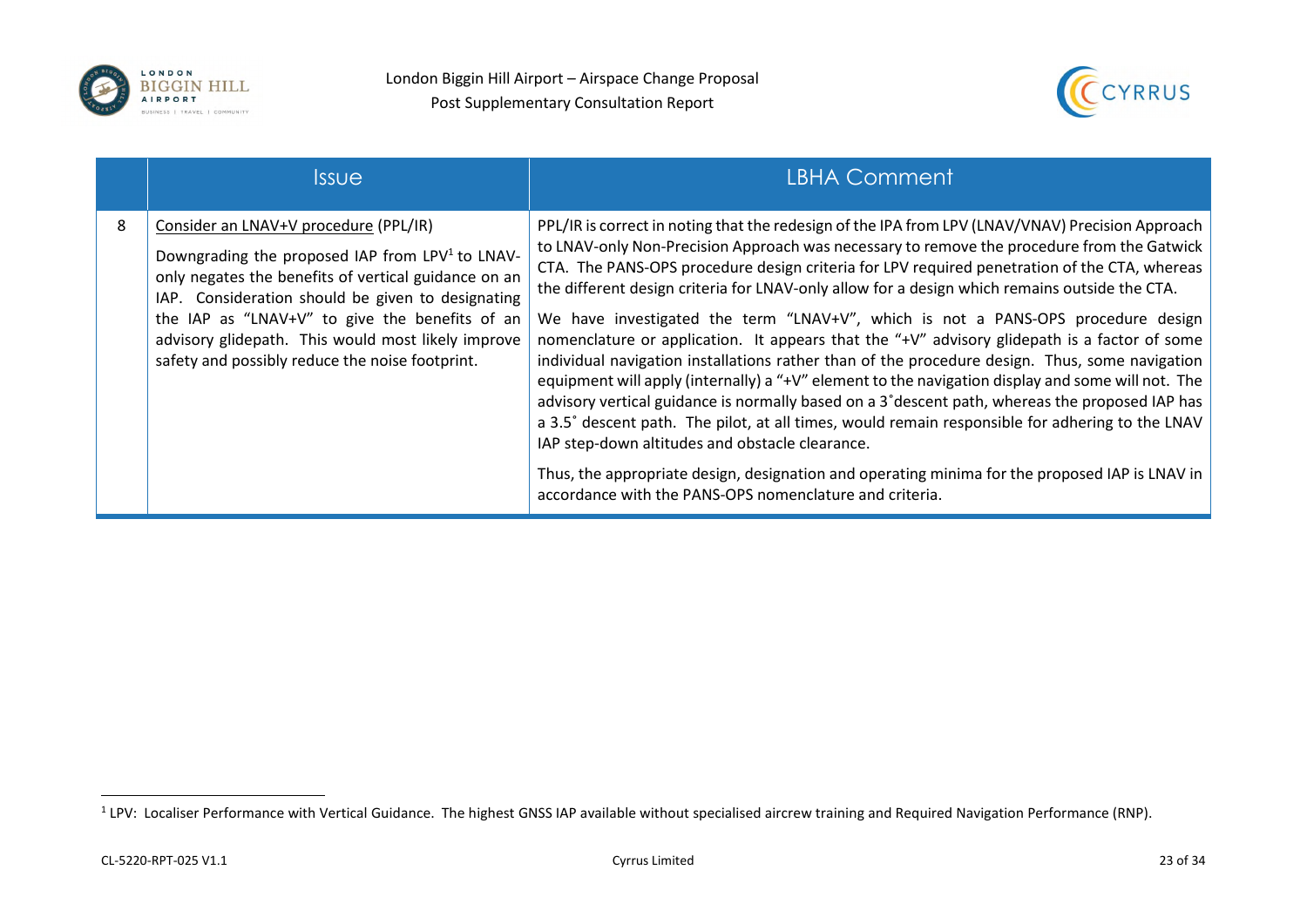



|   | <b>Issue</b>                                                                                                                                                                                                                                                                                                                                                         | <b>LBHA Comment</b>                                                                                                                                                                                                                                                                                                                                                                                                                                                                                 |
|---|----------------------------------------------------------------------------------------------------------------------------------------------------------------------------------------------------------------------------------------------------------------------------------------------------------------------------------------------------------------------|-----------------------------------------------------------------------------------------------------------------------------------------------------------------------------------------------------------------------------------------------------------------------------------------------------------------------------------------------------------------------------------------------------------------------------------------------------------------------------------------------------|
| 9 | Other outstanding aviation aspects (NATS)<br>Notes the potential mandatory extended routing for<br>aircraft approaching from directions other than<br>OSVEV/ALKIN. Suggest addition of "Direct Routing"<br>waypoints along the procedure where these would<br>allow more efficient use of the airspace. NATS would<br>wish to discuss this aspect further with LBHA; | LBHA will investigate with its procedure designers the possibility of re-designating the segments<br>of the proposed procedure along the lines of a Transition so that "Direct To" instructions might<br>be issued by TC Controllers as they are for LCY transition procedures.                                                                                                                                                                                                                     |
|   | Need assurance that the lateral and vertical accuracy<br>of the LNAV-only proposal would not result in an<br>increased potential for inadvertent controlled<br>airspace (CAS) penetration;<br>Recommend progressive review of the operation of<br>the IAP to ensure that the assumptions made in the                                                                 | LBHA considers that the proposed LNAV IAP and specified vertical profile is adequately separated<br>from CAS and should not be considered as being any different to other IAPs which lie below or<br>closely adjacent to controlled airspace. All IFPs established in CAS include "primary area"<br>containment plus 500ft vertical containment against the boundary/base; the proposed IAP lies<br>outside the lateral boundary of the Gatwick CTA and is at least 300ft below any in-CAS flights. |
|   | respective safety cases has been met;<br>Should any safety events occur then the use of the<br>procedure should be suspended pending full<br>investigation;                                                                                                                                                                                                          | Agree that on-going monitoring of the IAP should be carried out. Irrespective of whether CAA<br>specifies it as a post-implementation requirement, LBHA will monitor the use of the IAP, including<br>regular reviews with NATS on this aspect. LBHA will seek, within the revised LoA with NATS<br>Swanwick, the assistance of NATS in the provision of NATS radar recordings for analysis.                                                                                                        |
|   | Draft LoA between LBHA and NATS Swanwick not yet<br>finalised;                                                                                                                                                                                                                                                                                                       | LoA with NATS is under development and drafting is to be agreed before submission of the ACP<br>to CAA.                                                                                                                                                                                                                                                                                                                                                                                             |
|   | New or revised ATS co-ordination procedures<br>between LBHA and NATS Farnborough for ATS<br>provision outside controlled airspace to be<br>discussed;                                                                                                                                                                                                                | Review of inter-unit co-ordination procedures with NATS Farnborough is in hand and if necessary<br>a LoA will be developed and agreed before submission of the ACP to CAA.                                                                                                                                                                                                                                                                                                                          |
|   | Consider that advanced use of the ATM by LBHA ATC<br>would be essential.                                                                                                                                                                                                                                                                                             | Agree advanced use of ATM is essential. Discussions are under way with CAA/SARG ATM<br>Regulation.                                                                                                                                                                                                                                                                                                                                                                                                  |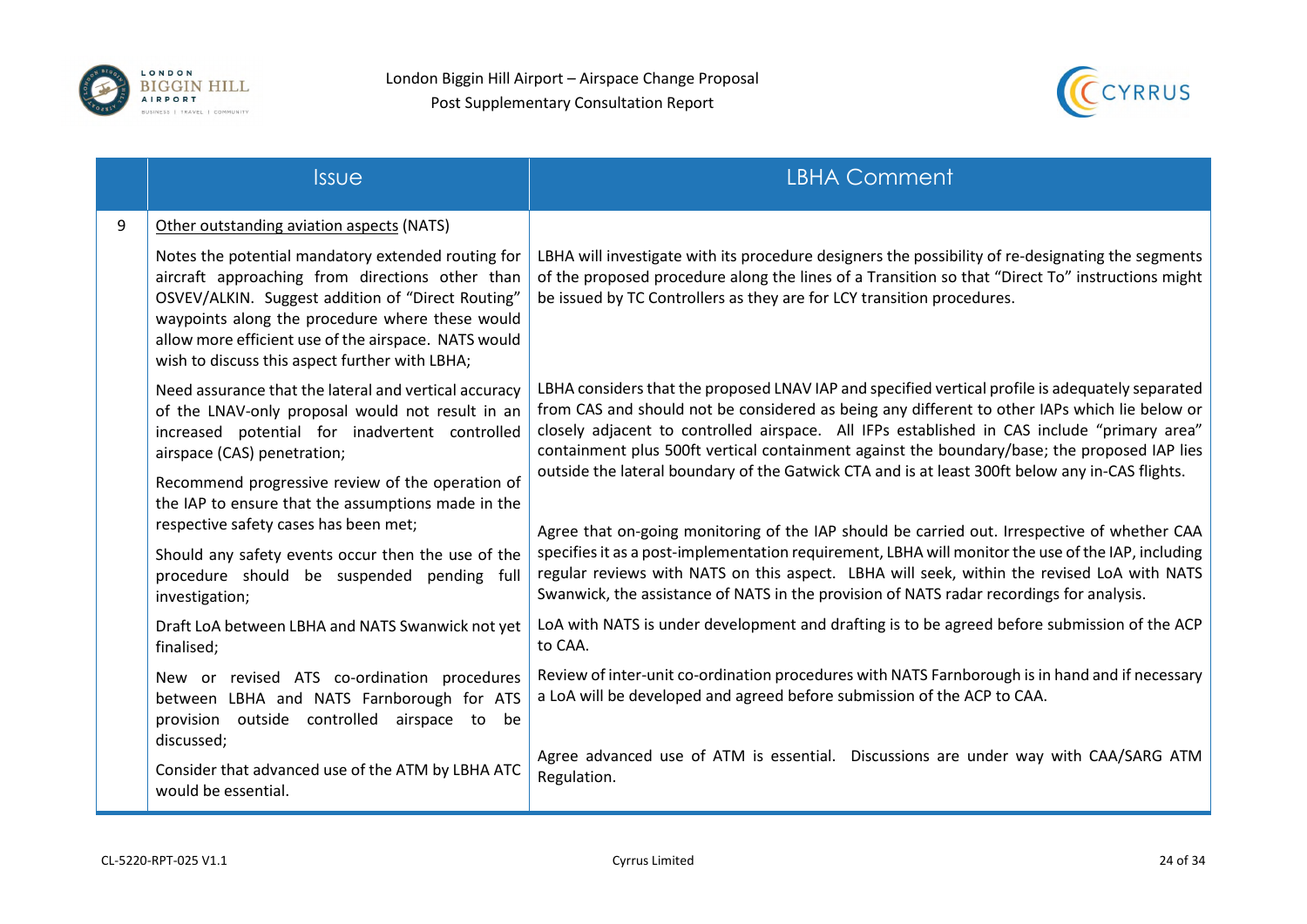



|    | <b>Issue</b>                                                                                                                                                                                                                                 | <b>LBHA Comment</b>                                                                                                                                                                                                                                                                                                                                                                                                                                                                                                             |
|----|----------------------------------------------------------------------------------------------------------------------------------------------------------------------------------------------------------------------------------------------|---------------------------------------------------------------------------------------------------------------------------------------------------------------------------------------------------------------------------------------------------------------------------------------------------------------------------------------------------------------------------------------------------------------------------------------------------------------------------------------------------------------------------------|
| 10 | Woldingham (including The Ridge) (Tandridge DC,<br>Woldingham Assn Ltd, and others)                                                                                                                                                          |                                                                                                                                                                                                                                                                                                                                                                                                                                                                                                                                 |
|    | Support for changes made regarding Bletchingley<br>and Nutfield; but concern that reconfigured proposal<br>is more detrimental to Woldingham and Caterham.                                                                                   |                                                                                                                                                                                                                                                                                                                                                                                                                                                                                                                                 |
|    | Woldingham is the area most affected by the<br>changes to the proposed $IAP -$ the environmental<br>considerations listed do not take Woldingham into<br>account;                                                                            | LBHA acknowledges that the reconfigured procedure nominal flight path lies above the higher<br>ground of "The Ridge" rather than further south over the M25 itself. Whilst not ideal, this was<br>to ensure that the "Primary Area" of the IAP did not overly the boundary of the Gatwick CTA, a<br>regulatory requirement. LBHA has instructed its Procedure Design specialists to review this                                                                                                                                 |
|    | Woldingham has higher population count than<br>Tandridge and Bletchingley - overflight of<br>Woldingham, particularly The Ridge, will be much<br>lower than the previous configuration overflew<br><b>Bletchingley and Tandridge;</b>        | aspect of the design to see if the nominal flight path can be moved further to the south without<br>compromising the Gatwick operation (or by developing a suitable mitigation as necessary). Our<br>consultants are confident that this can be achieved, subject to approval by the CAA.                                                                                                                                                                                                                                       |
|    | No noise evaluation of larger aircraft (A320, B757)<br>currently using LBHA or the more noisy turboprops<br>(ATR72, Dash 8) - therefore challenge noise exposure<br>figures quoted;                                                          | None of the aircraft types listed by the respondent operated at LBHA in 2016. However a small<br>number (less than 30 over the year) of Boeing BBJ (B737-based) and RJ70 aircraft operated                                                                                                                                                                                                                                                                                                                                      |
|    | Aircraft will be only 886ft above terrain when<br>overflying The Ridge and nearby residences;<br>Aircraft configuration at this stage of the approach<br>will require higher thrust settings (more noise) and<br>changes to thrust settings; | LBHA has recently noted that some aircraft carrying out the Visual Manoeuvring (Circling)<br>Approach to Runway 03 are extending their circuit as far a 4NM from the aerodrome. There is<br>no specified height for flying the Circling Approach once the pilot has established the necessary<br>visual references; positioning of the aircraft and avoidance of terrain/obstacles is done visually.<br>It is possible that aircraft carrying out the current Circling Approach may be lower than for future<br>use of the IAP. |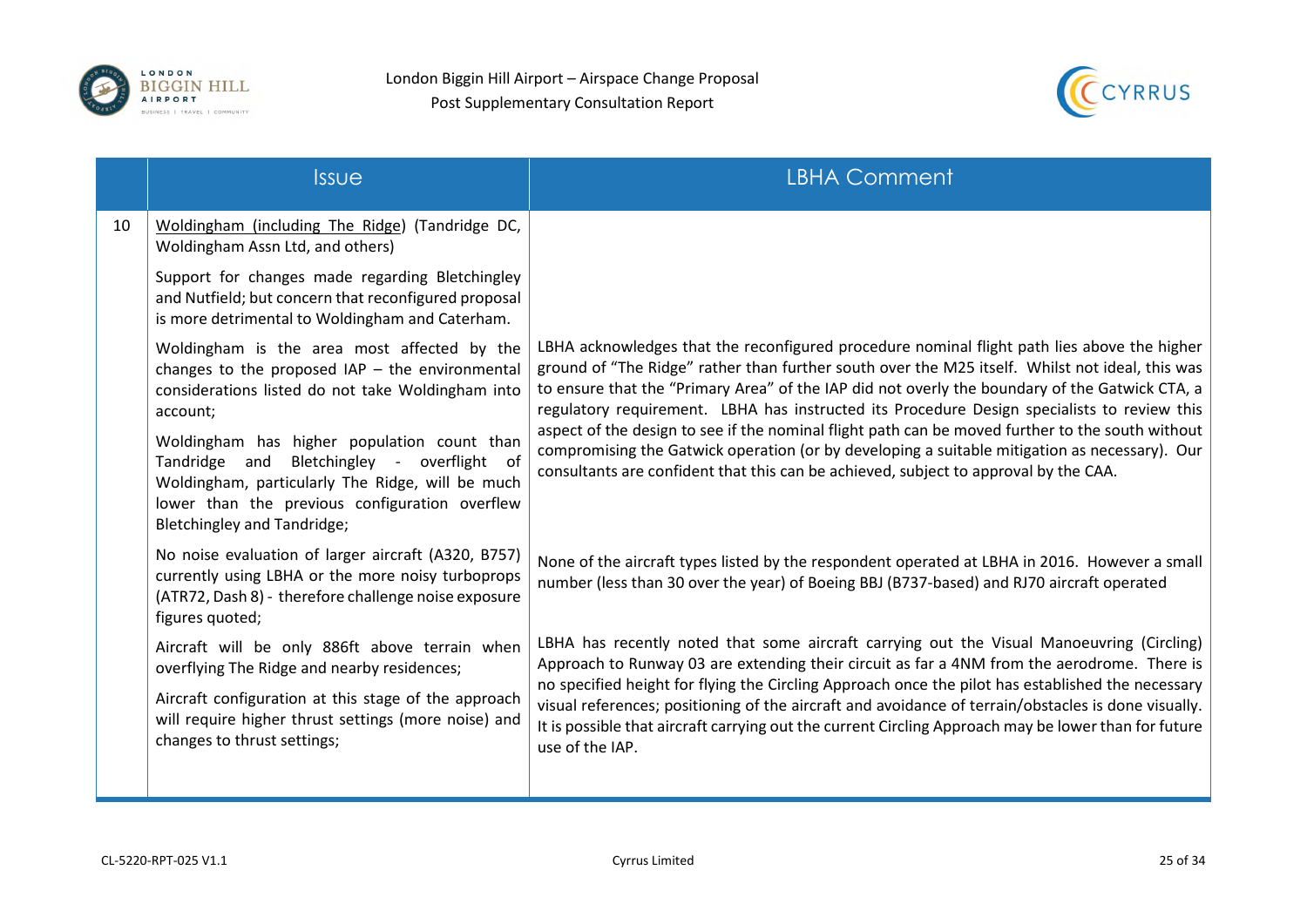



|    | <i><b>Issue</b></i>                                                                                                                                                                                                                                                                                                                                                                                                                                                                                                                                 | <b>LBHA Comment</b>                                                                                                                                                                                                                                                                                                                                                                                                                                                                                                                                                                                                                                                                                                                                                                                                                                       |
|----|-----------------------------------------------------------------------------------------------------------------------------------------------------------------------------------------------------------------------------------------------------------------------------------------------------------------------------------------------------------------------------------------------------------------------------------------------------------------------------------------------------------------------------------------------------|-----------------------------------------------------------------------------------------------------------------------------------------------------------------------------------------------------------------------------------------------------------------------------------------------------------------------------------------------------------------------------------------------------------------------------------------------------------------------------------------------------------------------------------------------------------------------------------------------------------------------------------------------------------------------------------------------------------------------------------------------------------------------------------------------------------------------------------------------------------|
| 11 | Woldingham (cont.)<br>Will add to the existing noise pollution from the M25;<br>Not enough consideration of CO <sub>2</sub> emissions;<br>Would affect tranquillity of the village;<br>The revised procedure configuration is not one of<br>those suggested from the previous consultation;<br>Low flying light aircraft are an ongoing concern, the<br>addition of commercial scheduled jet aircraft<br>changes the degree of environmental concern;<br>Traffic figures supplied indicate an increase of 22%<br>year-on-year for use of Runway 03; | The Supplementary Consultation document detailed how and why each of the configurations<br>suggested by the previous consultation could not be adopted.<br>This Consultation is not about the introduction of commercial scheduled services at LBHA and<br>there are no plans to introduce such services. The proposed IAP, whilst available to all suitably-<br>equipped airport users operating under IFR when Runway 03 is in use, the primary aim is to<br>provide a better all-weather operating capability for existing Corporate and Business aircraft<br>operators using the airport. (The procedure is only applicable to aircraft inbound to LBHA via the<br>LTMA.)<br>The use of Runway 03 is dependent on the prevailing wind. The meteorological evidence<br>indicates that Runway 03 would be used approximately 30% of the time each year. |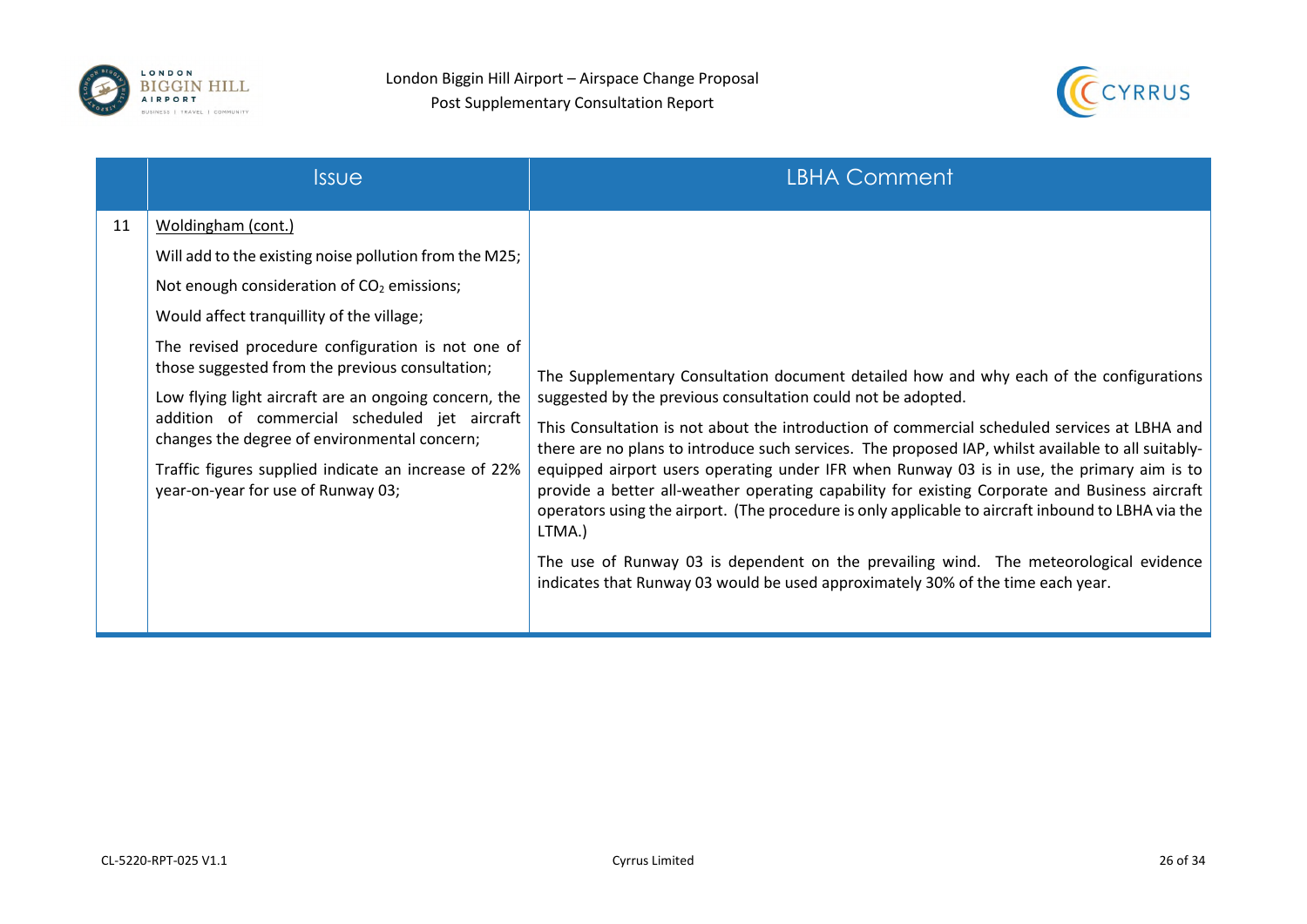



|    | <b>Issue</b>                                                                                                                                                                                                                                                                                                                                                           | LBHA Comment                                                                                                                                                                                                                                                                                                                                                                                                                                                                                                                                                                                                                                                                                                                                                                                                                                                                                                                                                                                                                                                                                                                                                                                                                                                                                                                                                                                                                                                                 |
|----|------------------------------------------------------------------------------------------------------------------------------------------------------------------------------------------------------------------------------------------------------------------------------------------------------------------------------------------------------------------------|------------------------------------------------------------------------------------------------------------------------------------------------------------------------------------------------------------------------------------------------------------------------------------------------------------------------------------------------------------------------------------------------------------------------------------------------------------------------------------------------------------------------------------------------------------------------------------------------------------------------------------------------------------------------------------------------------------------------------------------------------------------------------------------------------------------------------------------------------------------------------------------------------------------------------------------------------------------------------------------------------------------------------------------------------------------------------------------------------------------------------------------------------------------------------------------------------------------------------------------------------------------------------------------------------------------------------------------------------------------------------------------------------------------------------------------------------------------------------|
| 12 | <b>Bromley &amp; Orpington</b><br>Proposal deceives Bromley residents;<br>Potential harm to Princess Royal University Hospital<br>(PRUH) - deafening noise - take-off route<br>unacceptable;<br>Recommends Bromley Council (LBB) sets up Inquiry.<br>Proposal changes flight paths over Orpington and<br>appears to be in breach of terms of lease with LBB<br>Council | LBHA has examined the proposed IAP with respect to PRUH. The Missed Approach Procedure<br>(MAP) for Runway 03 passes close to, but not over the PRUH and does overfly parts of Crofton<br>and Orpington. However, the MAP, which is an integral and mandatory element of IAP design,<br>is seldom used in practice. It would only be used when an aircraft, having commenced an<br>Instrument Approach to Runway 03 is unable to complete a landing at the end of it (for example<br>if the runway becomes blocked or the weather deteriorates below the pilots landing minima).<br>This is likely to occur no more than one or two times a year, if that, given that runway 03 is only<br>required for approximately 30% of the time and the rate of usage of the proposed IAP is low.<br>The slight difference between the MAP flight path of the original (LNAV/VNAV SBAS) proposed<br>IAP (blue line) and that for the reconfigured LNAV IAP (red line) is due to the fact that the Missed<br>Approach Point (the position at which the design construction of the MAP originates) for the<br>latter Non-Precision Approach is different to that for the former (Precision Approach). This is a<br>factor of the ICAO PANS-OPS procedure design criteria over which the Procedure Design<br>specialists have no influence.<br>LBHA emphasises again that no changes are proposed to the existing departure procedures from<br>LBHA which follow a different flight path. |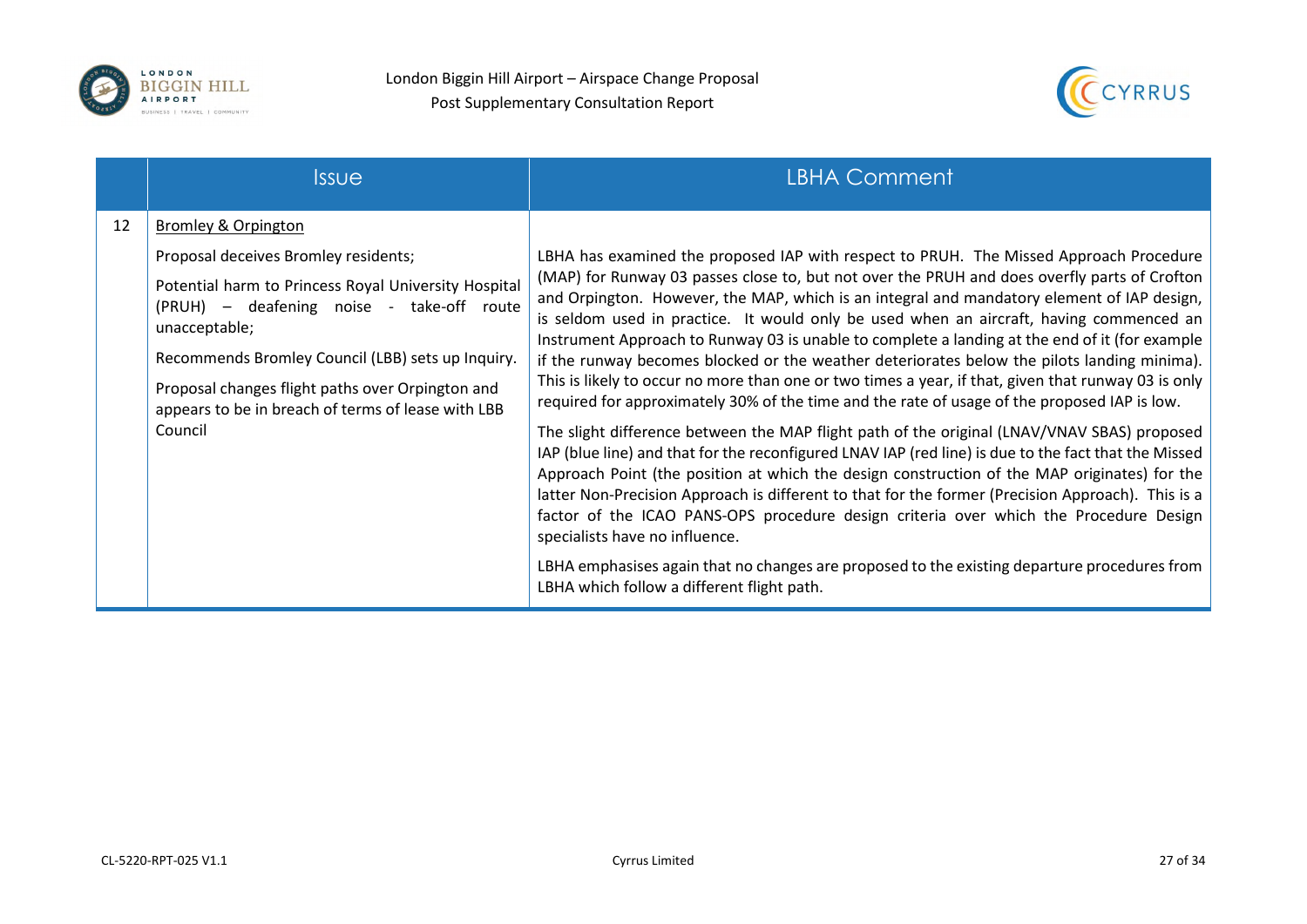

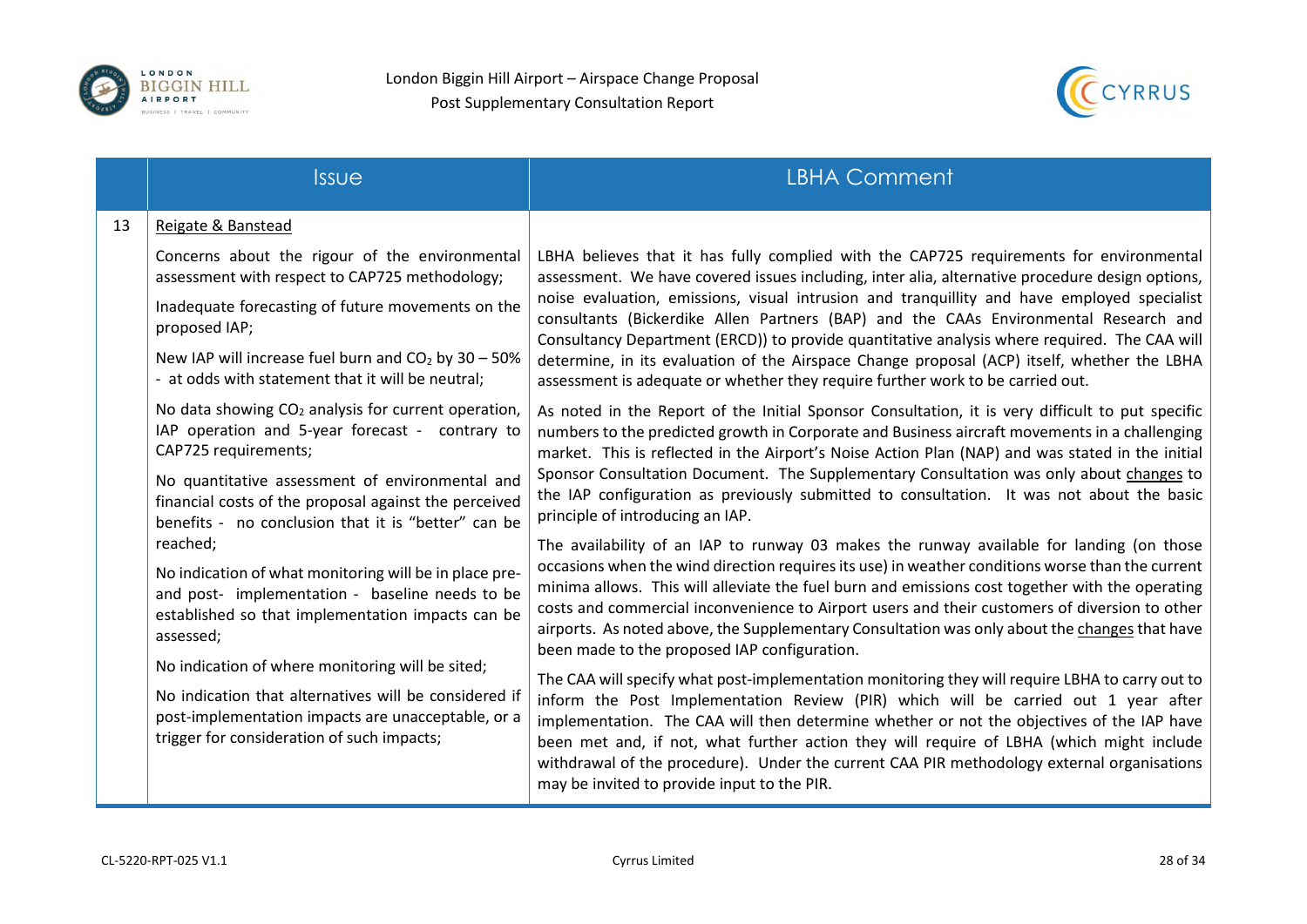



|    | <b>Issue</b>                                                                                                                                                                                                                                                                                                                    | LBHA Comment                                                                                                                                                                                                                                                                                                                                                                                                                                                                                                                                                                                                                                                                                                                                                                                                                                                                                                                                                                                                                                                                                                                                                                                                                                                                                                                                                                                                                                                                      |
|----|---------------------------------------------------------------------------------------------------------------------------------------------------------------------------------------------------------------------------------------------------------------------------------------------------------------------------------|-----------------------------------------------------------------------------------------------------------------------------------------------------------------------------------------------------------------------------------------------------------------------------------------------------------------------------------------------------------------------------------------------------------------------------------------------------------------------------------------------------------------------------------------------------------------------------------------------------------------------------------------------------------------------------------------------------------------------------------------------------------------------------------------------------------------------------------------------------------------------------------------------------------------------------------------------------------------------------------------------------------------------------------------------------------------------------------------------------------------------------------------------------------------------------------------------------------------------------------------------------------------------------------------------------------------------------------------------------------------------------------------------------------------------------------------------------------------------------------|
| 14 | Reigate & Banstead (cont.)<br>No definition of "significant noise problem";<br>No recognition of compensation payments to<br>residents who have bought properties in areas not<br>overflown. - New Government guidance encourages<br>airports to consider compensation, even if outside<br>the eligible average noise contours. | There is no recognised definition of "significant noise problem" but the extant CAA and<br>Government metrics for the onset of community annoyance are well known and well<br>documented. (Recent CAA work on community attitudes to aircraft noise can be found on the<br>CAA website but, as yet, no changes have been made to the CAA or Government metrics.)<br>However, as noted above, the Supplementary Consultation was about the changes that have<br>been made to the configuration of the proposed IAP and included appropriate environmental<br>assessment of those changes.<br>Our views on compensation have not changed from those stated in the Report of the initial<br>Sponsor Consultation. The proposed new Government Guidance (which is still at Consultation)<br>only recommends consideration of compensation outside the eligible average noise contours<br>where there is, specifically, "significantly increased overflight". We would argue that the low<br>percentage of the time that Runway 03 is required to be used and, when it is, the low rate of IFR<br>arriving flights utilising the proposed IAP, coupled with the new CAA documentation defining<br>"overflight", would not result in "significantly increased overflight" as a consequence of the<br>proposed IAP. However, as noted above, the Supplementary Consultation was about the<br>changes to the configuration of the proposed IAP, not the principles of introducing an IAP. |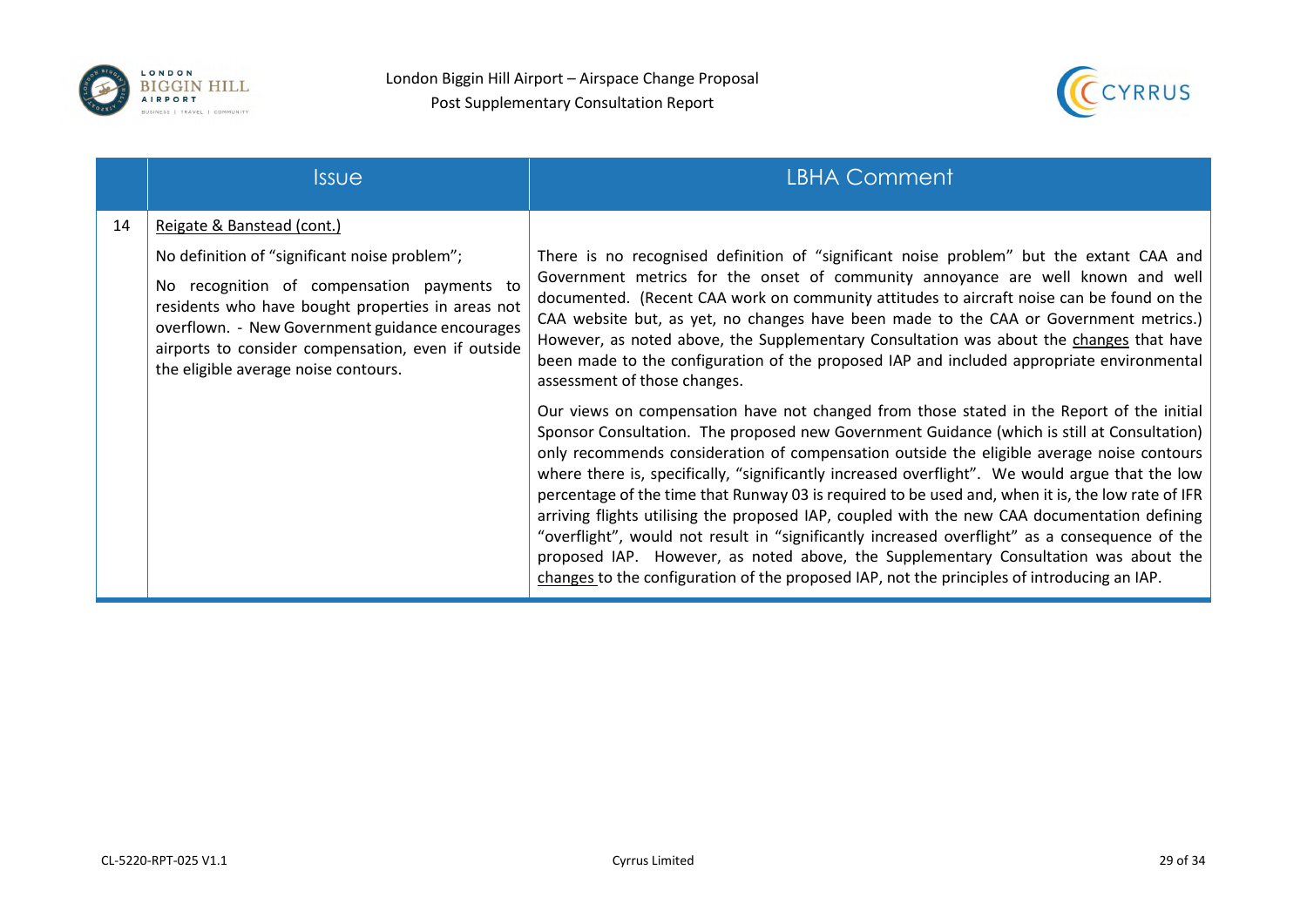



|    | <b>Issue</b>                                                                                                                                                                                                                                                                                                                                                                                                                                                                             | <b>LBHA Comment</b>                                                                                                                                                                                                                                                                                                                                                                                                                                                                                                                                                                                                                                                                                                                                                                                                                                                                                                                                                                                                                                                                                                                                         |
|----|------------------------------------------------------------------------------------------------------------------------------------------------------------------------------------------------------------------------------------------------------------------------------------------------------------------------------------------------------------------------------------------------------------------------------------------------------------------------------------------|-------------------------------------------------------------------------------------------------------------------------------------------------------------------------------------------------------------------------------------------------------------------------------------------------------------------------------------------------------------------------------------------------------------------------------------------------------------------------------------------------------------------------------------------------------------------------------------------------------------------------------------------------------------------------------------------------------------------------------------------------------------------------------------------------------------------------------------------------------------------------------------------------------------------------------------------------------------------------------------------------------------------------------------------------------------------------------------------------------------------------------------------------------------|
| 15 | Other environmental comments (Surrey CC)<br>Welcome change to the IAP configuration south of<br>M25 but there will still be many new Surrey<br>communities frequently overflown under a narrow<br>flight path;<br>Concern about the ability to provide respite and<br>whether<br>been<br>respite<br>have<br>measures<br>any<br>considered;<br>Have any trials of this or alternative routes been<br>undertaken;<br>(Experience of the introduction of RNAV SIDs at<br>Gatwick is cited.) | Given that LBHA is not a "high density" airport operation with a continuous stream of arriving<br>flights, and that Runway 03 is only required to be used for approximately 30% of the time (i.e.<br>when the wind direction is from the north, north-east or east), no communities are likely to be<br>"frequently" overflown by aircraft using the IAP. We expect no more than 10 arriving aircraft in<br>a peak hour to use the procedure (when Runway 03 is required) and natural respite will occur in<br>the significant gaps between flights and much lower utilisation in non-peak hours. It is not an<br>"intensive" operation along the lines of, say, London Gatwick. This level of traffic would be very<br>rare indeed. At present the airport averages around one IFR arrival in each hour.<br>Simulator evaluation of the IAP is required as part of the procedure validation required under<br>CAP785. This will test the design, flyability and ground track of the IAP by representative aircraft<br>types under various adverse weather conditions. If necessary the CAA may require an airborne<br>flight evaluation to be carried out. |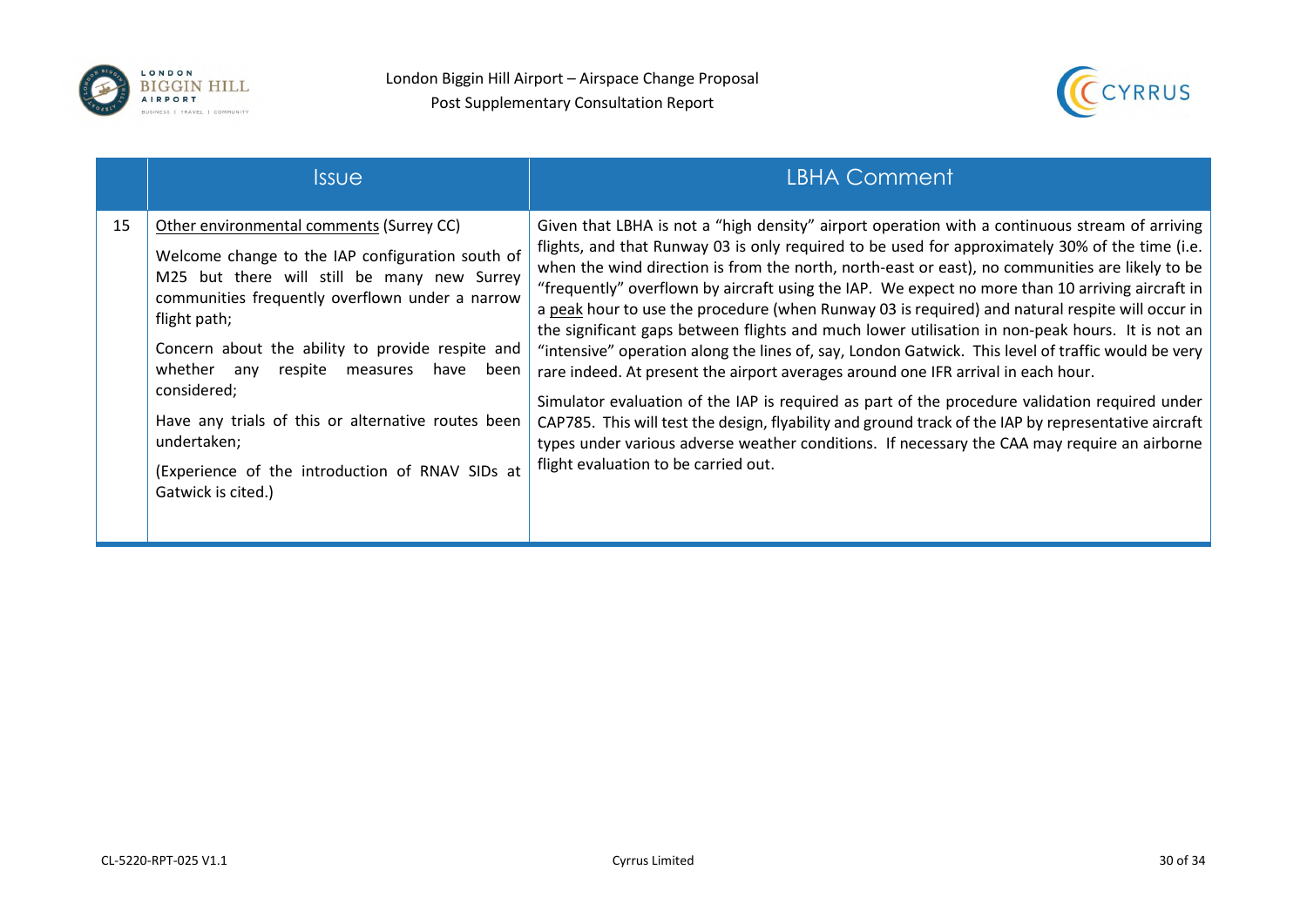



|    | <b>Issue</b>                                                                                                                                                                                                                                                                                                                                                                                                                                                                                                                   | <b>LBHA Comment</b>                                                                                                                                                                                                                                                                                                                                                                                                                                                                                                                                                                                                                                                                                                                                                                                                                                                                                                                                                                                                                                                           |
|----|--------------------------------------------------------------------------------------------------------------------------------------------------------------------------------------------------------------------------------------------------------------------------------------------------------------------------------------------------------------------------------------------------------------------------------------------------------------------------------------------------------------------------------|-------------------------------------------------------------------------------------------------------------------------------------------------------------------------------------------------------------------------------------------------------------------------------------------------------------------------------------------------------------------------------------------------------------------------------------------------------------------------------------------------------------------------------------------------------------------------------------------------------------------------------------------------------------------------------------------------------------------------------------------------------------------------------------------------------------------------------------------------------------------------------------------------------------------------------------------------------------------------------------------------------------------------------------------------------------------------------|
| 16 | About the consultation (various)<br>Do not agree with the CAA's approach that<br>consultation could be limited - everyone should be<br>given the opportunity to comment;<br>Some consultee PCs within Tandridge DC were<br>unaware of the consultation;<br>Complaint that Woldingham Assn Ltd was not a<br>consultee;<br>Document gives the impression that decision has<br>already been made. Why is timescale so quick?<br>Do not believe that all alternatives to resolve the<br>previous design issues have been explored; | The extent and duration of the Supplementary Consultation was discussed with the CAA and we<br>adopted their recommendations. Limited coverage and shorter timescale are standard<br>recommendations where Supplementary Consultations become necessary. Some consultees<br>responded after the stated end of consultation and all responses were accepted and used in the<br>compilation of this report.<br>All consultation notifications were distributed to those addressee focal points used previously.<br>LBHA apologises if these were no longer valid in some circumstances. Notwithstanding, those<br>consultees were able to submit their responses satisfactorily.<br>LBHA will add the Woldingham Association Ltd to its list of consultee organisations for future<br>consultations.<br>The overall timescale for development and implementation of a new IAP is extremely lengthy<br>and the consultation process is only one part of the overall process. The operational requirement<br>for an IAP to serve Runway 03 is considered urgent by our customers. |
|    | Consultation period too short.<br>[One consultee was complementary about the<br>consultation material; comprehensive and easy to<br>assimilate.]                                                                                                                                                                                                                                                                                                                                                                               | Implementation of the proposed IAP is not a foregone conclusion. It requires the acceptance<br>and approval of the complete ACP by the CAA before implementation can take place. The CAA<br>might reject the proposal or require alterations or further consultation to be carried out after<br>the ACP is submitted.<br>The Supplementary Consultation Document clearly indicated why the alternative options<br>previously considered or suggested by responses to the initial consultation were not viable. The<br>ICAO PANS-OPS procedure design criteria limit the flexibility to apply some environmentally-<br>preferable procedure configurations.                                                                                                                                                                                                                                                                                                                                                                                                                    |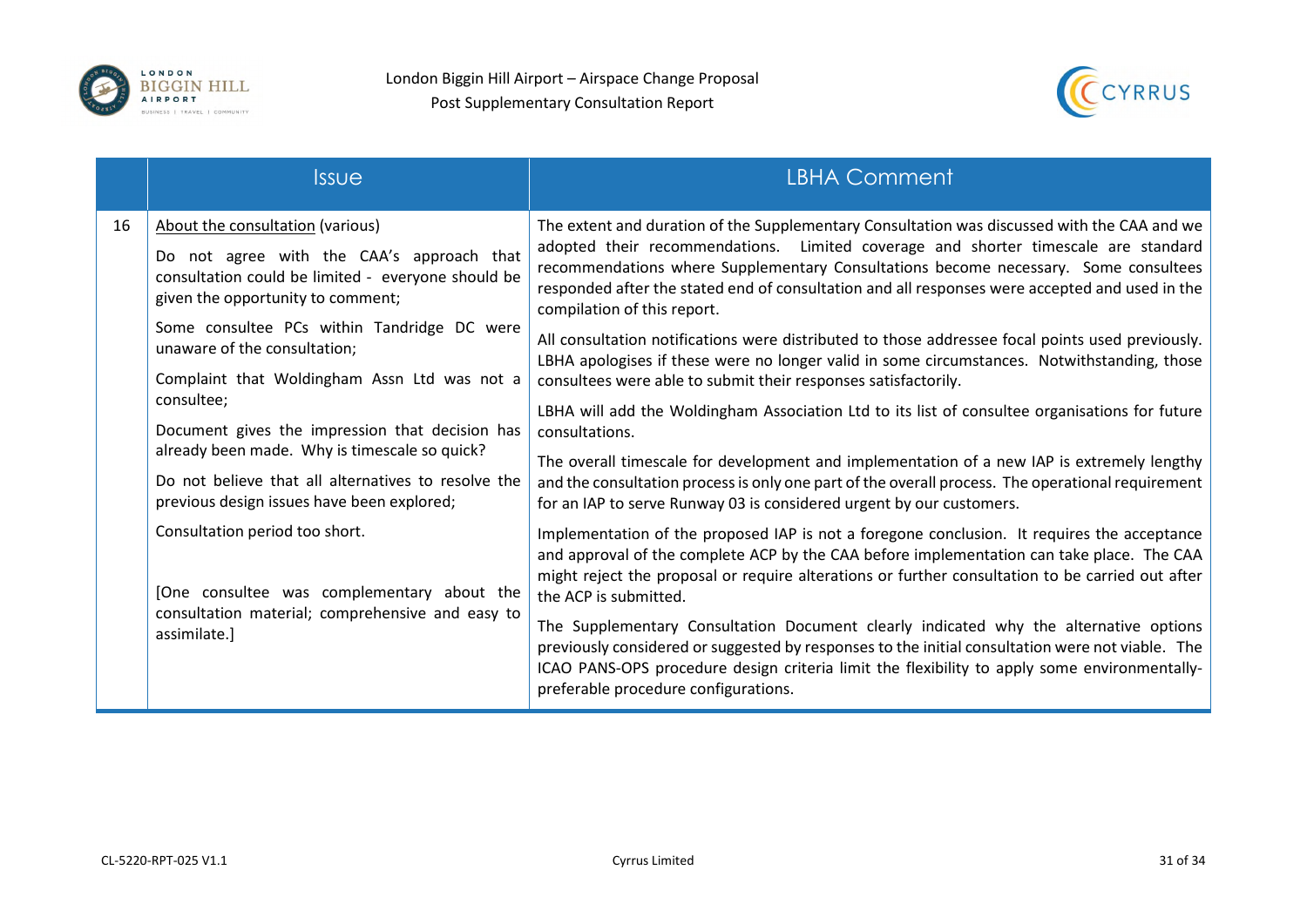



|    | <i><b>Issue</b></i>                                                                                                                                                                                                                                                                                                                 | LBHA Comment <sup>1</sup> |
|----|-------------------------------------------------------------------------------------------------------------------------------------------------------------------------------------------------------------------------------------------------------------------------------------------------------------------------------------|---------------------------|
| 17 | Non-subject comments<br>Some pilots do not adhere to the flight paths -<br>departures from runway 21 turning left before 2NM;<br>Desire to discuss AIP text and operation of<br>departures from runways 03 and 21 and resolve<br>issues before introduction of extended hours;<br>Suggest noisy Piaggio (aircraft type) are banned. |                           |
|    |                                                                                                                                                                                                                                                                                                                                     |                           |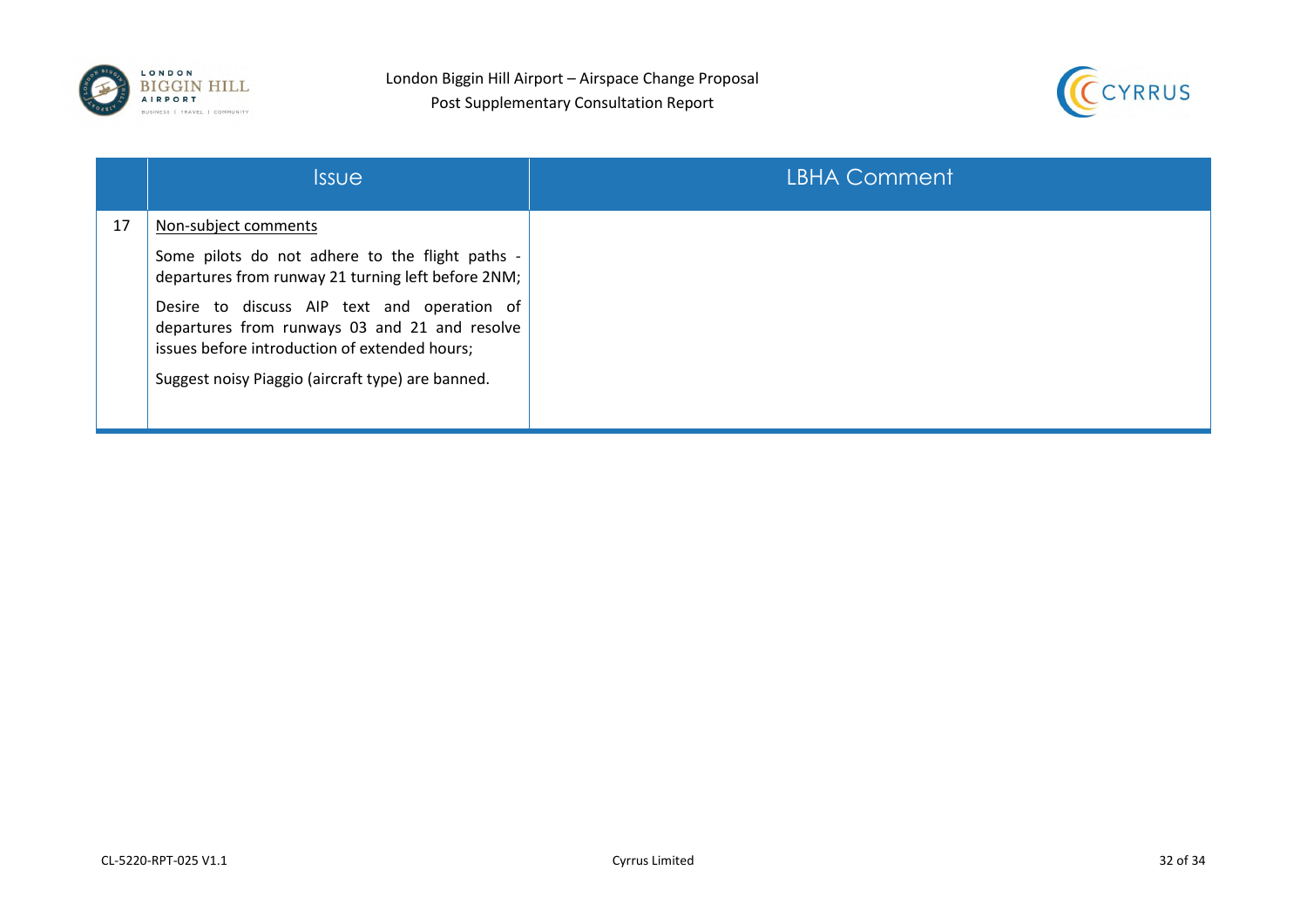

## <span id="page-33-0"></span>**B. Supplementary Consultation Methodology**

- B.1. As a consequence of the modifications to the proposed IAP to Runway 03, it was agreed with the CAA that a Supplementary Consultation should be carried out with those stakeholders who would be directly or indirectly affected by the changes that had been made to the procedure configuration.
- B.2. The CAA considered that a six-week consultation period would be adequate for this Supplementary Consultation. LBHA drew up a list of proposed Consultees, which was agreed by the CAA. The CAA staff had sight of, and were content with, the Supplementary Consultation Document before publication.
- B.3. The Supplementary Consultation was notified to the listed Consultees by e-mail or by letter where no e-mail address was held*.* The Supplementary Consultation Document was placed on the LBHA website with a link from the site Homepage.
- B.4. In addition, the Supplementary Consultation was notified to the local media outlets in areas affected by the proposal so that interested members of the public or the local aviation community could be made aware of the Supplementary Consultation.
- B.5. Whilst the Supplementary Consultation was targeted at the list of Consultees detailed in the Supplementary Consultation Document, LBHA welcomed responses from other aviation or community organisations or individuals who considered that they might be affected by the introduction of the proposed IAP. All such responses were taken into consideration by LBHA.
- B.6. The Supplementary Consultation ran from 27 February 2017 to 10 April 2017.
- B.7. A dedicated e-mail address [acp@bigginhillairport.com](mailto:acp@bigginhillairport.com) was established on which consultees and other stakeholders could submit their responses. The e-mail address could be accessed from the LBHA website consultation page or directly. The option was available for written responses to be submitted from stakeholders unable to respond by e-mail.
- B.8. An automated receipt notification was sent for all responses received by e-mail. The Supplementary Consultation Document stated that individual replies to comments made in responses would not be sent unless it was clear that there had been some misunderstanding of the proposal or where the stakeholder had a Query about the proposal.
- B.9. Throughout the consultation period LBHA monitored and recorded the responses coming in and responded to queries, or provided clarifying responses, as necessary.